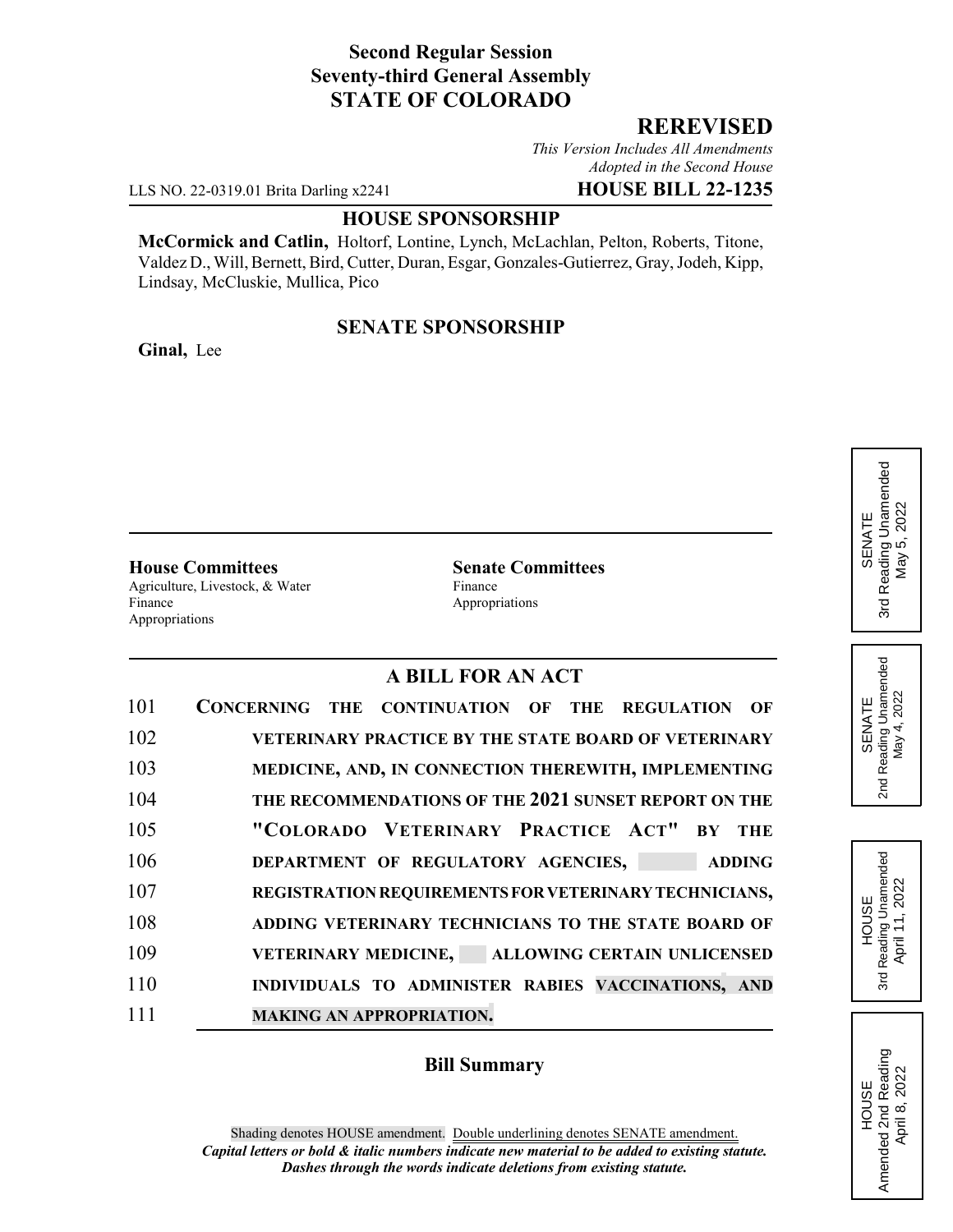*(Note: This summary applies to this bill as introduced and does not reflect any amendments that may be subsequently adopted. If this bill passes third reading in the house of introduction, a bill summary that applies to the reengrossed version of this bill will be available at http://leg.colorado.gov/.)*

**Sunset Process - House Agriculture, Livestock, and Water Committee.** The bill implements recommendations of the department of regulatory agencies, as specified in the department's sunset review of and report on the "Colorado Veterinary Practice Act" (practice act), as follows:

- Continues the practice act for 11 years, until September 1, 2033 (**sections 1 and 2** of the bill);
- Requires a veterinarian to notify the board of veterinary medicine (board) if the veterinarian suffers from a physical illness or condition or a behavioral or mental health disorder that renders the veterinarian unable to practice with reasonable skill and safety (**section 6**);
- Repeals the requirement that the board send a letter of admonition by certified mail (**section 14**);
- Requires veterinarians to create a written plan for the storage, security, and disposal of patient records (**section 18**); and
- If the board has reasonable cause to believe a veterinarian is unable to practice with reasonable skill and safety due to a physical condition, authorizes the board to order the veterinarian to submit to an examination and to suspend the veterinarian's license for failing to comply with the board's order (**section 20**).

The bill makes other amendments to the practice act as follows:

- Authorizes a person who is not a licensed veterinarian in this state to administer rabies vaccinations in a clinic setting under direct supervision of a licensed veterinarian, or through the indirect supervision of a licensed veterinarian if the person is working on behalf of an animal shelter for shelter-owned animals (**sections 9 and 22**);
- Adds two members to the board who are veterinary technicians (**section 10**);
- Requires credit hours of practice act jurisprudence as part of veterinarians' continuing education program and permits veterinarians to take nonbiomedical courses as part of the program (**section 12**);
- Repeals and reenacts the veterinary peer health assistance program to reorganize existing provisions, to allow veterinary technicians access to the program, and to require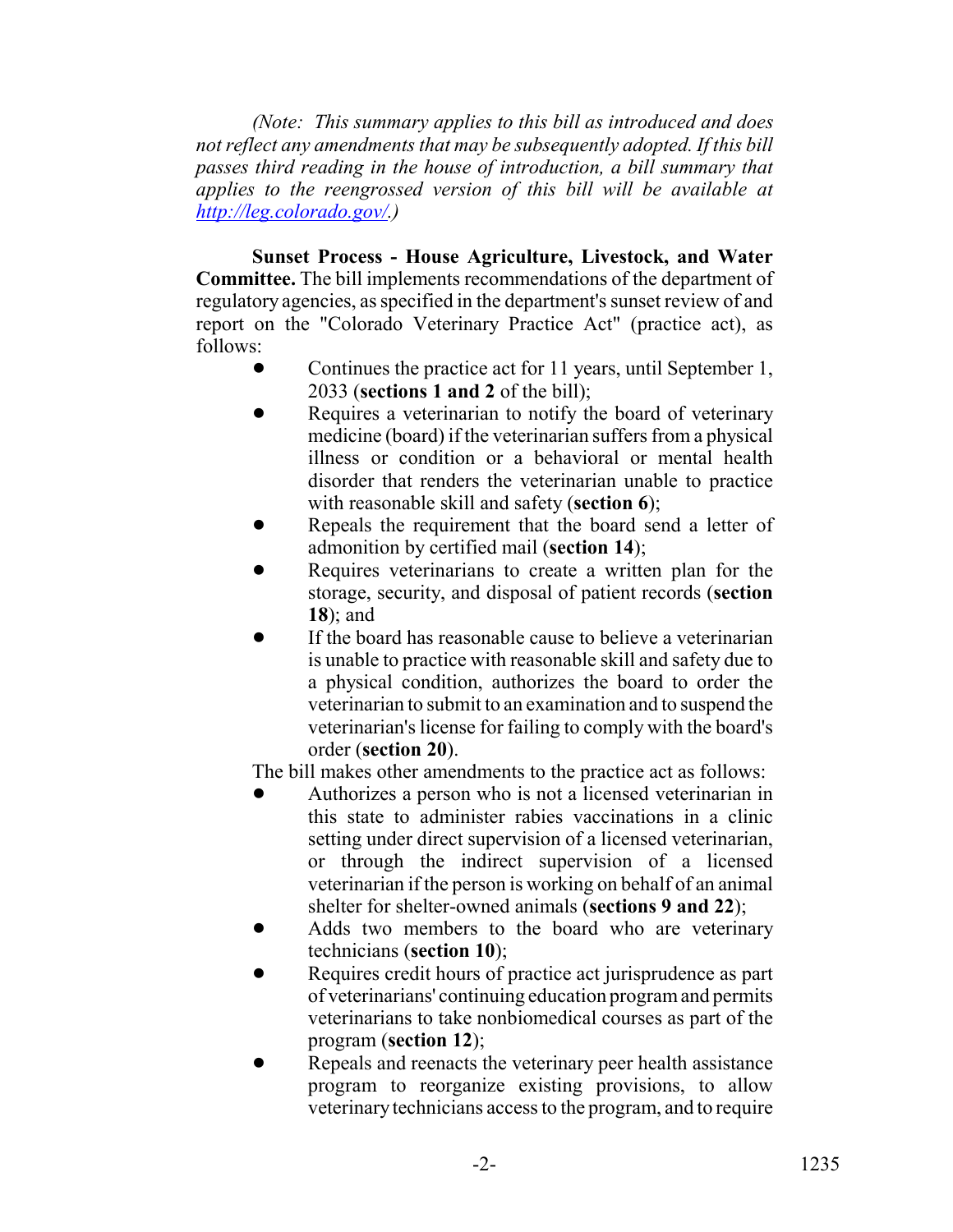veterinary professionals, including veterinary technicians, to self-refer to the program upon arrest for a drug- or alcohol-related crime (**section 19**); and

! Creates the veterinary professional assistance program funded through licensing fees to provide counseling, education, coaching, and other services, as requested, to veterinarians and veterinary technicians concerning issues including physical and mental health and wellness, workplace concerns, and legal and financial issues (**section 19**).

Section 21 creates the regulation of veterinary technicians. Effective January 1, 2024, a person who practices as a veterinary technician in this state must be registered by the board. To be registered, a person must have been certified by a national body. For an individual who is not yet nationally certified but who has been practicing as a veterinary technician, the board may issue a provisional registration of limited duration under specified circumstances. Veterinary technicians are subject to discipline by the board for engaging in conduct that is grounds for discipline.

**Section 21** gives title protection to veterinary technicians and grants standard registration, rule-making, and disciplinary powers to the board. **Section 21** repeals the regulation of veterinary technicians on September 1, 2033, subject to and consistent with the sunset review of the practice act.

**Sections 3 through 5, 7, 8, 10, 11, and 13 through 17** amend existing provisions throughout the practice act to include veterinary technicians, as applicable, and make other conforming amendments.

2 **SECTION 1.** In Colorado Revised Statutes, **amend** 12-315-118

4 **12-315-118. Repeal of article - subject to review.** This article

5 315 is repealed, effective September 1, 2022 SEPTEMBER 1, 2033. Before

6 the repeal, the board is scheduled for review in accordance with section

7 24-34-104.

8 **SECTION 2.** In Colorado Revised Statutes, 24-34-104, **repeal**

- 9 (23)(a)(II); and **add** (34)(a)(II) as follows:
- 10 **24-34-104. General assembly review of regulatory agencies**

<sup>1</sup> *Be it enacted by the General Assembly of the State of Colorado:*

<sup>3</sup> as follows: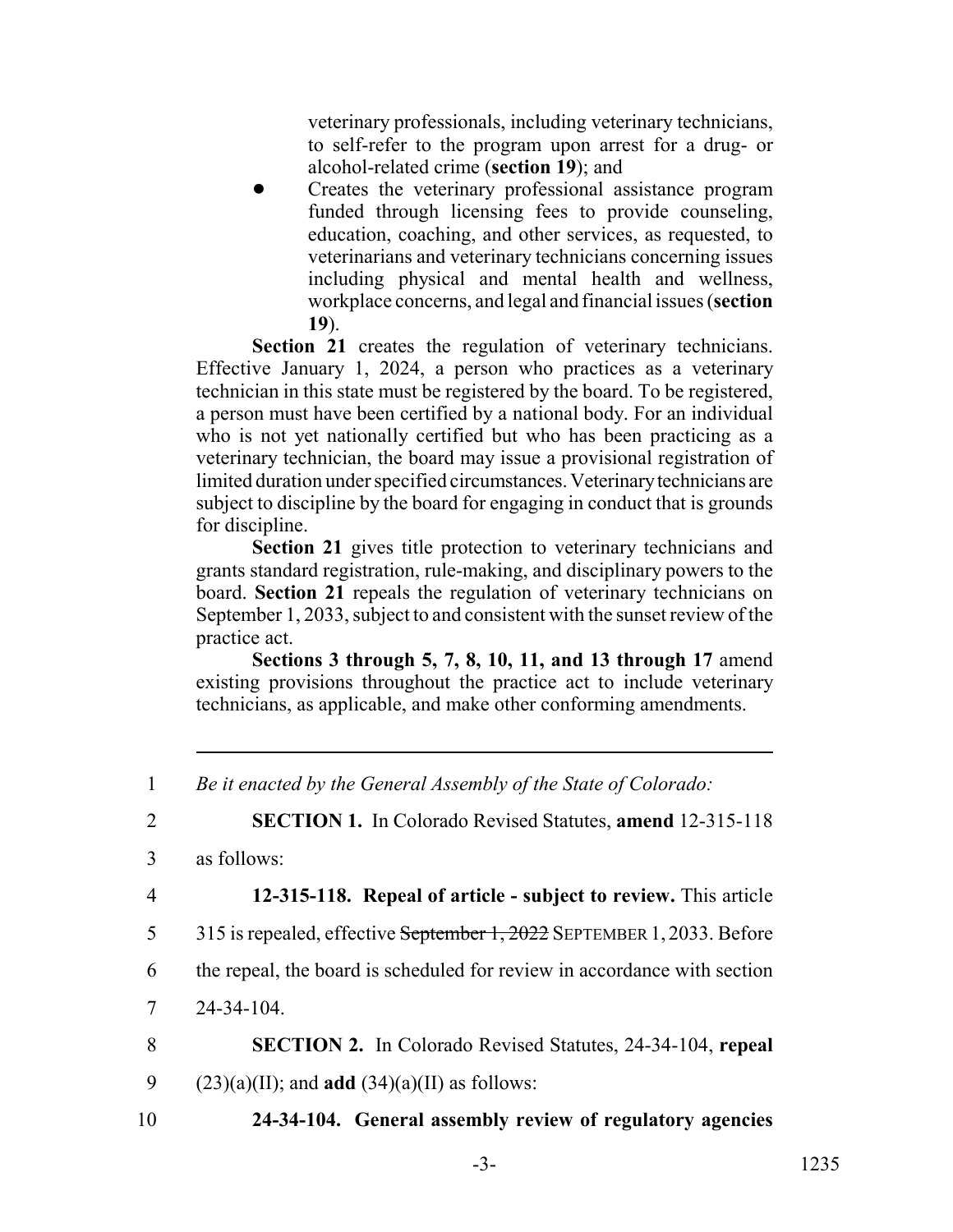| $\mathbf{1}$   | and functions for repeal, continuation, or reestablishment - legislative        |
|----------------|---------------------------------------------------------------------------------|
| $\overline{2}$ | declaration - repeal. $(23)(a)$ The following agencies, functions, or both,     |
| 3              | are scheduled for repeal on September 1, 2022:                                  |
| $\overline{4}$ | (II) The state board of veterinary medicine created in article 315              |
| 5              | of title $12$ ;                                                                 |
| 6              | $(34)$ (a) The following agencies, functions, or both, are scheduled            |
| $\tau$         | for repeal on September 1, 2033:                                                |
| 8              | (II) THE STATE BOARD OF VETERINARY MEDICINE CREATED IN                          |
| 9              | ARTICLE 315 OF TITLE 12.                                                        |
| 10             | <b>SECTION 3.</b> In Colorado Revised Statutes, 12-20-404, amend                |
| 11             | $(1)(d)(II)(M)$ as follows:                                                     |
| 12             | Disciplinary actions - regulator powers -<br>$12 - 20 - 404.$                   |
| 13             | disposition of fines - mistreatment of at-risk adult. (1) General               |
| 14             | disciplinary authority. If a regulator determines that an applicant,            |
| 15             | licensee, certificate holder, or registrant has committed an act or engaged     |
| 16             | in conduct that constitutes grounds for discipline or unprofessional            |
| 17             | conduct under a part or article of this title 12 governing the particular       |
| 18             | profession or occupation, the regulator may:                                    |
| 19             | (d) (II) A regulator is not authorized under this subsection $(1)(d)$           |
| 20             | to refuse to renew the license, certification, or registration of a licensee,   |
| 21             | certificate holder, or registrant regulated under the following:                |
| 22             | (M) Article 315 of this title 12 concerning veterinarians AND                   |
| 23             | VETERINARY TECHNICIANS.                                                         |
| 24             | <b>SECTION 4.</b> In Colorado Revised Statutes, 12-20-407, amend                |
| 25             | $(1)(a)(V)(W)$ as follows:                                                      |
| 26             | 12-20-407. Unauthorized practice of profession or occupation                    |
| 27             | <b>- penalties - exclusions.</b> (1) (a) A person commits a class 2 misdemeanor |

-4- 1235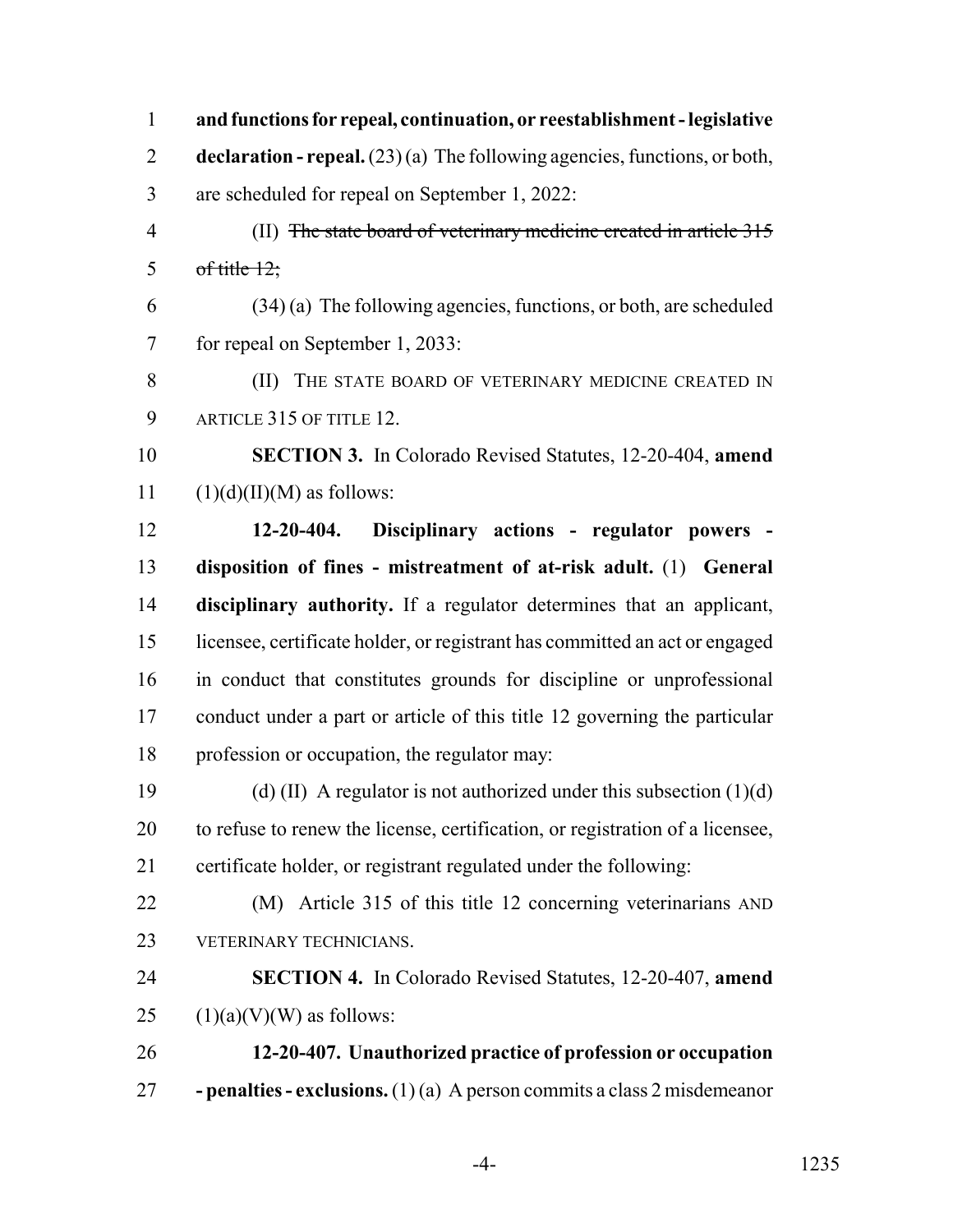and shall be punished as provided in section 18-1.3-501 if the person:

 (V) Practices or offers or attempts to practice any of the following professions or occupations without an active license, certification, or registration issued under the part or article of this title 12 governing the particular profession or occupation:

 (W) Veterinary medicine OR AS A VETERINARY TECHNICIAN, as regulated under article 315 of this title 12.

 **SECTION 5.** In Colorado Revised Statutes, 12-20-408, **amend** 9  $(1)(f)$  as follows:

 **12-20-408. Judicial review.** (1) Except as specified in subsection (2) of this section, the court of appeals has initial jurisdiction to review all final actions and orders of a regulator that are subject to judicial review and shall conduct the judicial review proceedings in accordance with section 24-4-106 (11); except that, with regard only to cease-and-desist orders, a district court of competent jurisdiction has initial jurisdiction to review a final action or order of a regulator that is subject to judicial review and shall conduct the judicial review proceedings in accordance with section 24-4-106 (3) for the following:

 (f) Article 315 of this title 12 concerning veterinarians AND VETERINARY TECHNICIANS.

 **SECTION 6.** In Colorado Revised Statutes, 12-30-108, **repeal** 22  $(4)(b)(II)$  as follows:

 **12-30-108. Confidential agreement to limit practice - violation grounds for discipline.** (4) (b) Subsection (1)(a) of this section regarding notification for confidential agreements does not apply to:

26 (II) Article 315 of this title 12 concerning veterinarians.

**SECTION 7.** In Colorado Revised Statutes, 12-30-109, **amend**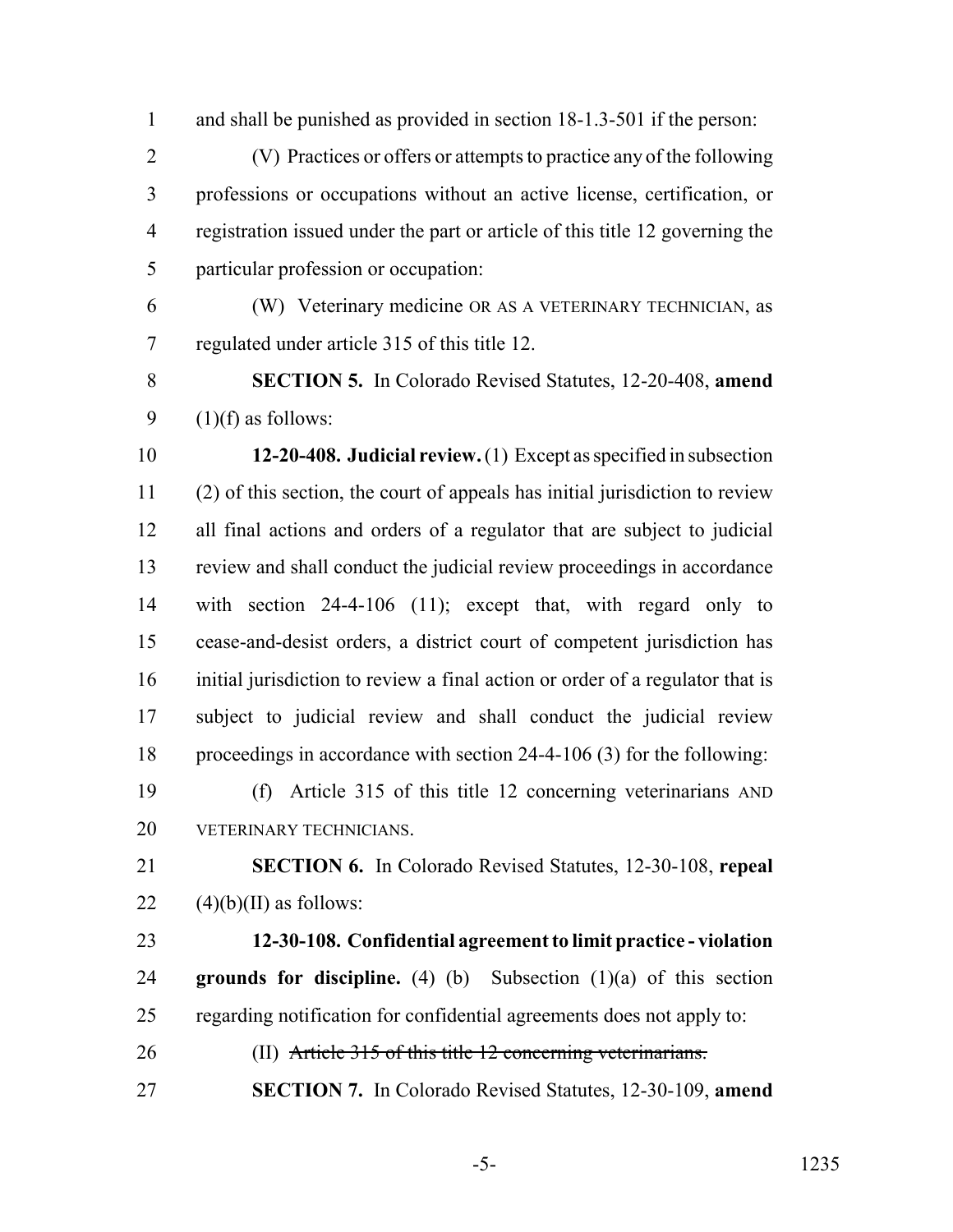1  $(4)(f)$  as follows:

 **12-30-109. Prescriptions - limitations - definition - rules.** (4) As used in this section, "prescriber" means: (f) A veterinarian licensed pursuant to PART 1 OF article 315 of this title 12. **SECTION 8.** In Colorado Revised Statutes, 12-315-104, **amend** (11); and **add** (1.5), (10.5), (21.5), (24), and (25) as follows: **12-315-104. Definitions.** As used in this article 315, unless the context otherwise requires: 10 (1.5) "ANIMAL SHELTER" HAS THE MEANING SET FORTH IN SECTION 35-80-102. (10.5) "INDIRECT SUPERVISION" MEANS SUPERVISION IN WHICH THE SUPERVISING LICENSED VETERINARIAN DIRECTS OR SUPERVISES THE AUTHORIZED DELEGATED TREATMENT OR COLLECTION OF DIAGNOSTIC INFORMATION OF A PATIENT AT VETERINARY PREMISES WITHOUT BEING ON THE PREMISES BUT BEING READILY AVAILABLE FOR COMMUNICATION. (11) "Licensed veterinarian" means a person licensed pursuant to 18 this article 315 PART 1. (21.5) "VETERINARY PROFESSIONAL" MEANS A VETERINARIAN LICENSED PURSUANT TO PART 1 OF THIS ARTICLE 315 AND A VETERINARY 21 TECHNICIAN REGISTERED PURSUANT TO PART 2 OF THIS ARTICLE 315. (24) "VETERINARY TECHNICIAN" MEANS A VETERINARY TECHNICIAN REGISTERED PURSUANT TO PART 2 OF THIS ARTICLE 315. (25) "VETERINARY TECHNICIAN CREDENTIALING ORGANIZATION" OR "CREDENTIALING ORGANIZATION" MEANS: (a) A VETERINARY TECHNICIAN CREDENTIALING ORGANIZATION APPROVED BY THE BOARD PURSUANT TO SECTION 12-315-201 TO

-6- 1235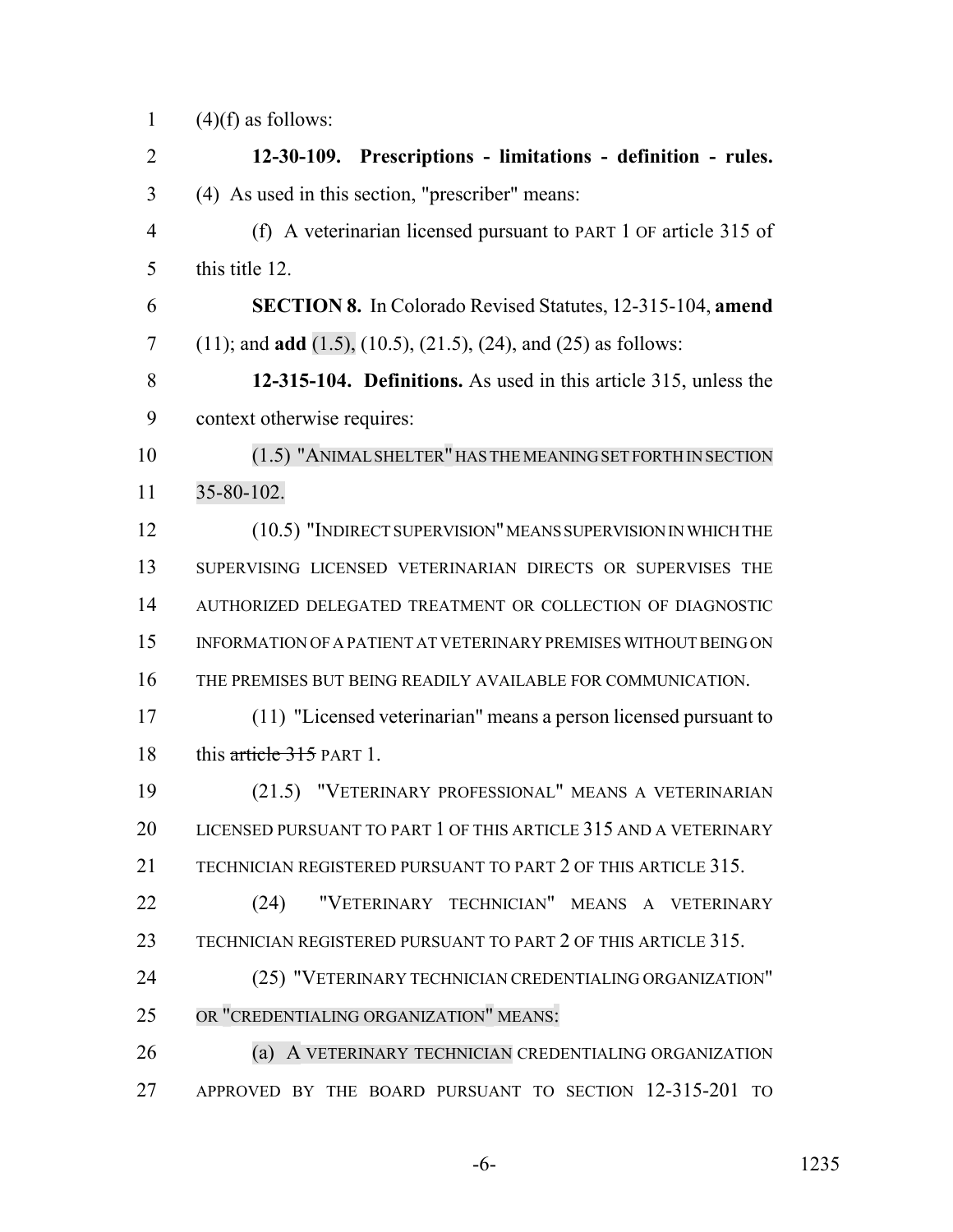CREDENTIAL VETERINARY TECHNICIANS IN THIS STATE; OR

 (b) THE BOARD IF, PURSUANT TO SECTION 12-315-201 (2), NO CREDENTIALING ORGANIZATION IS APPROVED.

 **SECTION 9.** In Colorado Revised Statutes, 12-315-105, **amend** 5 (1) introductory portion and  $(1)(b)$ ; **repeal**  $(1)(k)$ ; and **add**  $(1)(q)$  as follows:

 **12-315-105. License requirements and exceptions - definitions - rules.** (1) No A person may SHALL NOT practice veterinary medicine in 9 this state if the person is not a licensed veterinarian. No A person  $\frac{m}{y}$  SHALL NOT practice artificial insemination or ova transplantation of cattle or other animal species in this state except in accordance with section 12-315-106 (5)(c). This article 315 does not prohibit:

 (b) A person who is a regular VETERINARY student OR VETERINARY STUDENT PRECEPTOR in an approved school of veterinary medicine from performing duties or actions assigned by the student's instructors or working under the direct supervision of a licensed 17 veterinarian AS DESCRIBED IN SECTION 12-315-116;

 (k) A veterinary student or veterinary student preceptor from 19 performing those acts permitted by this article 315;

 $(q)$  (I) (A) A PERSON FROM ADMINISTERING A RABIES VACCINE TO 21 AN ANIMAL IF THE PERSON IS UNDER THE DIRECT SUPERVISION OF A LICENSED VETERINARIAN AND HAS BEEN TRAINED IN RABIES VACCINE STORAGE, HANDLING, AND ADMINISTRATION AND IN THE MANAGEMENT OF ADVERSE EVENTS; OR

 (B) A PERSON WORKING ON BEHALF OF AN ANIMAL SHELTER FROM ADMINISTERING A RABIES VACCINE TO ANIMAL SHELTER-OWNED ANIMALS IF THE PERSON IS UNDER THE INDIRECT SUPERVISION OF A LICENSED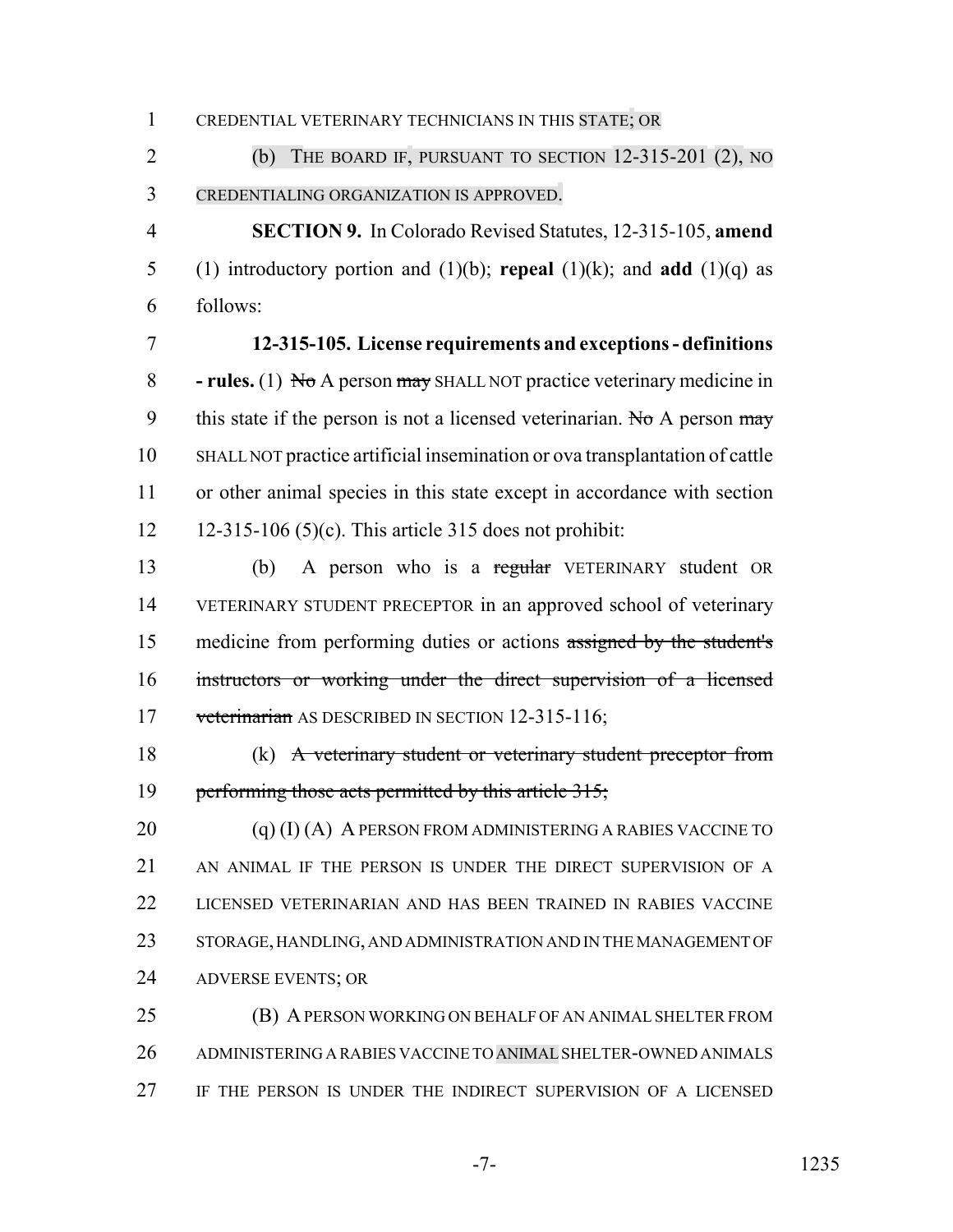VETERINARIAN AND HAS BEEN TRAINED IN RABIES VACCINE STORAGE, HANDLING, AND ADMINISTRATION AND IN THE MANAGEMENT OF ADVERSE EVENTS.

 (II) THE VETERINARIAN SIGNING THE RABIES VACCINATION CERTIFICATE SHALL ENSURE THAT THE PERSON WHO ADMINISTERED THE 6 VACCINE PURSUANT TO THIS SUBSECTION  $(1)(q)$  is identified on the CERTIFICATE.

 **SECTION 10.** In Colorado Revised Statutes, 12-315-106, **amend** 9 (1), (2), (5)(a), (5)(b), (5)(d), (5)(g), and (7) as follows:

 **12-315-106. Board of veterinary medicine - creation - powers - rules.** (1) There is hereby created a state board of veterinary medicine 12 consisting of seven NINE members appointed by the governor. Each member shall be appointed for a term of four years. The governor shall appoint members of the board from qualified persons as described in subsection (2) of this section. The governor shall appoint members to fill vacancies on the board caused by death, resignation, or removal for the 17 balance of the unexpired term. No A person shall NOT serve more than two consecutive four-year terms. A person appointed to serve out the balance of an unexpired term may be reappointed for an additional consecutive four-year term. Members of the board may remain on the board until a successor is appointed.

- (2) The governor shall appoint:
- (a) Five members to the board who:
- 24 (I) Are graduates of a school of veterinary medicine; who
- 25 (II) Are residents of this state; and  $who$

 (III) Have been licensed to practice veterinary medicine in this 27 state for the five years preceding the time of the appointment; The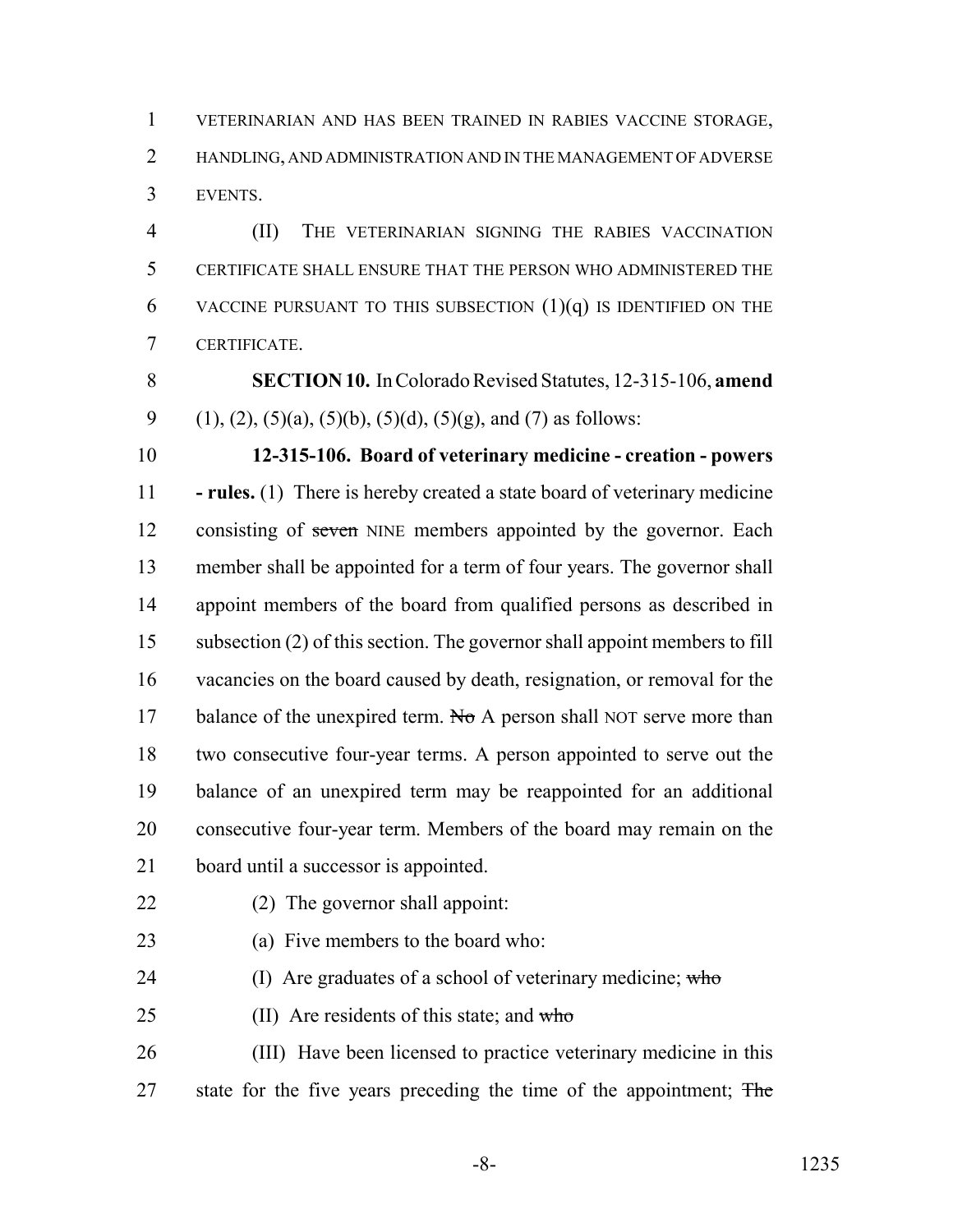governor shall appoint

| $\overline{2}$ | (b) NOT LATER THAN MARCH 1, 2023, TWO MEMBERS TO THE                        |
|----------------|-----------------------------------------------------------------------------|
| 3              | BOARD WHO ARE RESIDENTS OF THIS STATE AND WHO, FOR AT LEAST FIVE            |
| $\overline{4}$ | YEARS IMMEDIATELY PRECEDING THE TIME OF APPOINTMENT:                        |
| 5              | (I)<br>HAVE BEEN CERTIFIED BY A COLORADO ASSOCIATION OF                     |
| 6              | VETERINARY TECHNICIANS; AND                                                 |
| 7              | (II) HAVE BEEN PRACTICING AS VETERINARY TECHNICIANS IN THIS                 |
| 8              | <b>STATE; AND</b>                                                           |
| 9              | (c) Two members to the board from the public at large who have              |
| 10             | no financial or professional association with the veterinary profession.    |
| 11             | (5) The board has the power to:                                             |
| 12             | Examine and determine the qualifications and fitness of<br>(a)              |
| 13             | applicants for a license to practice veterinary medicine OR FOR             |
| 14             | REGISTRATION AS A VETERINARY TECHNICIAN in this state;                      |
| 15             | (b) Pursuant to section 12-20-404, issue, renew, deny, suspend, or          |
| 16             | revoke licenses to practice veterinary medicine OR REGISTRATIONS OF         |
| 17             | VETERINARY TECHNICIANS in the state or otherwise discipline or fine, or     |
| 18             | both, licensees OR REGISTRANTS consistent with this article 315 and the     |
| 19             | rules adopted by the board under this article 315;                          |
| 20             | (d) Establish, pursuant to section 12-20-105, and publish annually          |
| 21             | a schedule of fees for licensing and registration of veterinarians AND      |
| 22             | VETERINARY TECHNICIANS. The board shall base the fee on its anticipated     |
| 23             | financial requirements for the year.                                        |
| 24             | Adopt, amend, or repeal rules in accordance with section<br>(g)             |
| 25             | 12-20-204. The board shall adopt rules to establish a uniform system and    |
| 26             | schedule of fines that it may impose on licensees OR REGISTRANTS for        |
| 27             | violations of this article 315 or of rules adopted pursuant to this article |
|                |                                                                             |

-9- 1235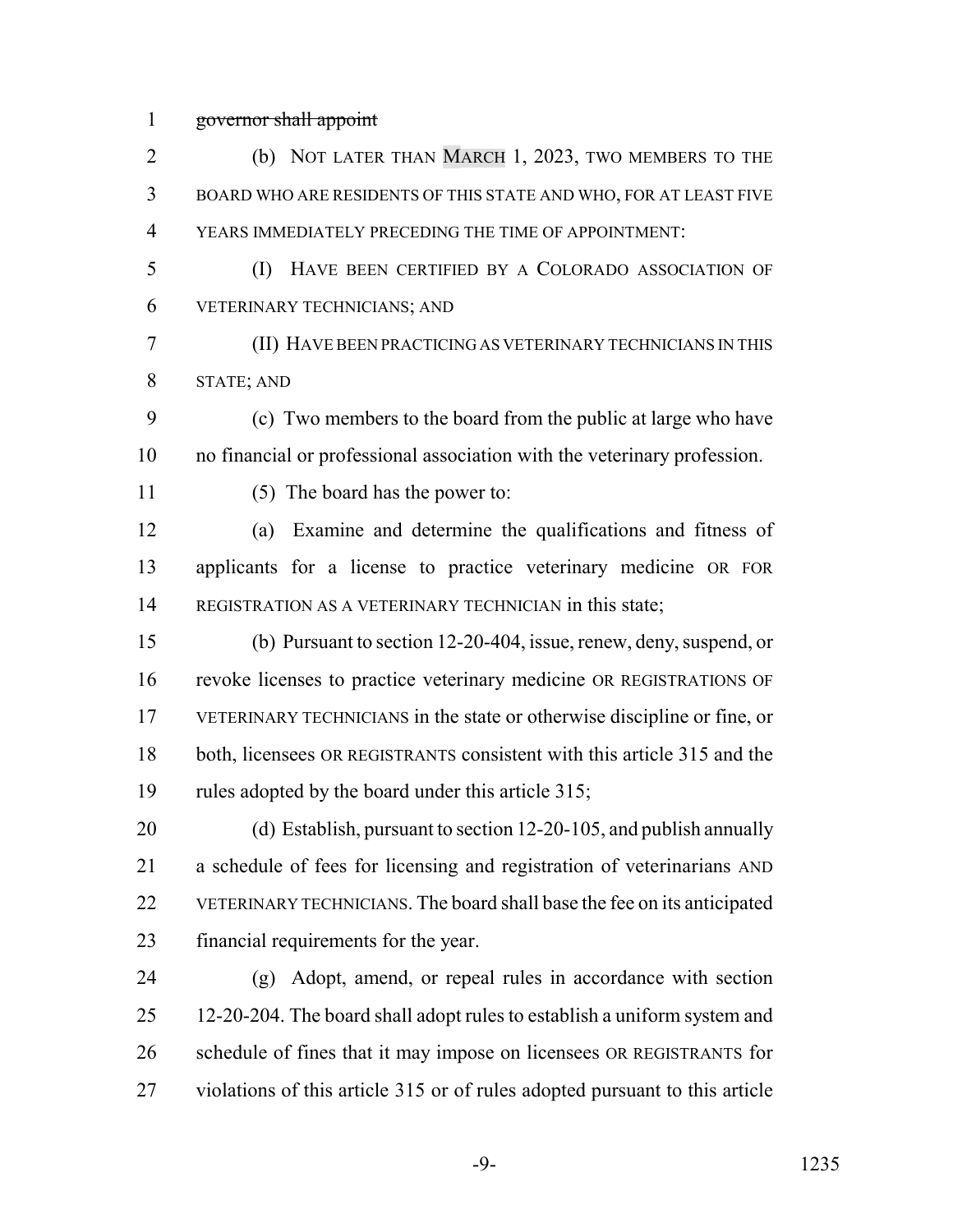315.

 (7) The powers of the board are granted to enable the board to effectively supervise the practice of veterinary medicine AND OF VETERINARY TECHNICIANS and are to be construed liberally to accomplish this objective.

 **SECTION 11.** In Colorado Revised Statutes, 12-315-107, **amend** 7  $(3)(a)$  as follows:

 **12-315-107. Application for license - qualifications - rules.** (3) The board may deny a license or may grant a license subject to terms of probation if the board determines that an applicant for a license:

11 (a) Does not possess the qualifications required by this article 315 PART 1;

 **SECTION 12.** In Colorado Revised Statutes, 12-315-110, **amend** 14 (1) and  $(3)(a)$  as follows:

 **12-315-110. License renewal - waiver - rules - continuing education.** (1) All licenses issued pursuant to this article 315 PART 1 are subject to the renewal, expiration, reinstatement, and delinquency fee provisions specified in section 12-20-202 (1) and (2). A person whose 19 license expires is subject to the penalties provided in this article 315 PART 20 1 or section 12-20-202 (1).

 (3) (a) (I) In order to obtain license renewal, each licensee, except as otherwise provided, must complete a board-approved veterinary continuing educational program of at least thirty-two hours biennially. The courses may be taken at any time during the period since the license was last renewed and before the license is due to be renewed. The licensee shall provide satisfactory proof of the completion of all delinquent continuing education requirements. For good cause, the board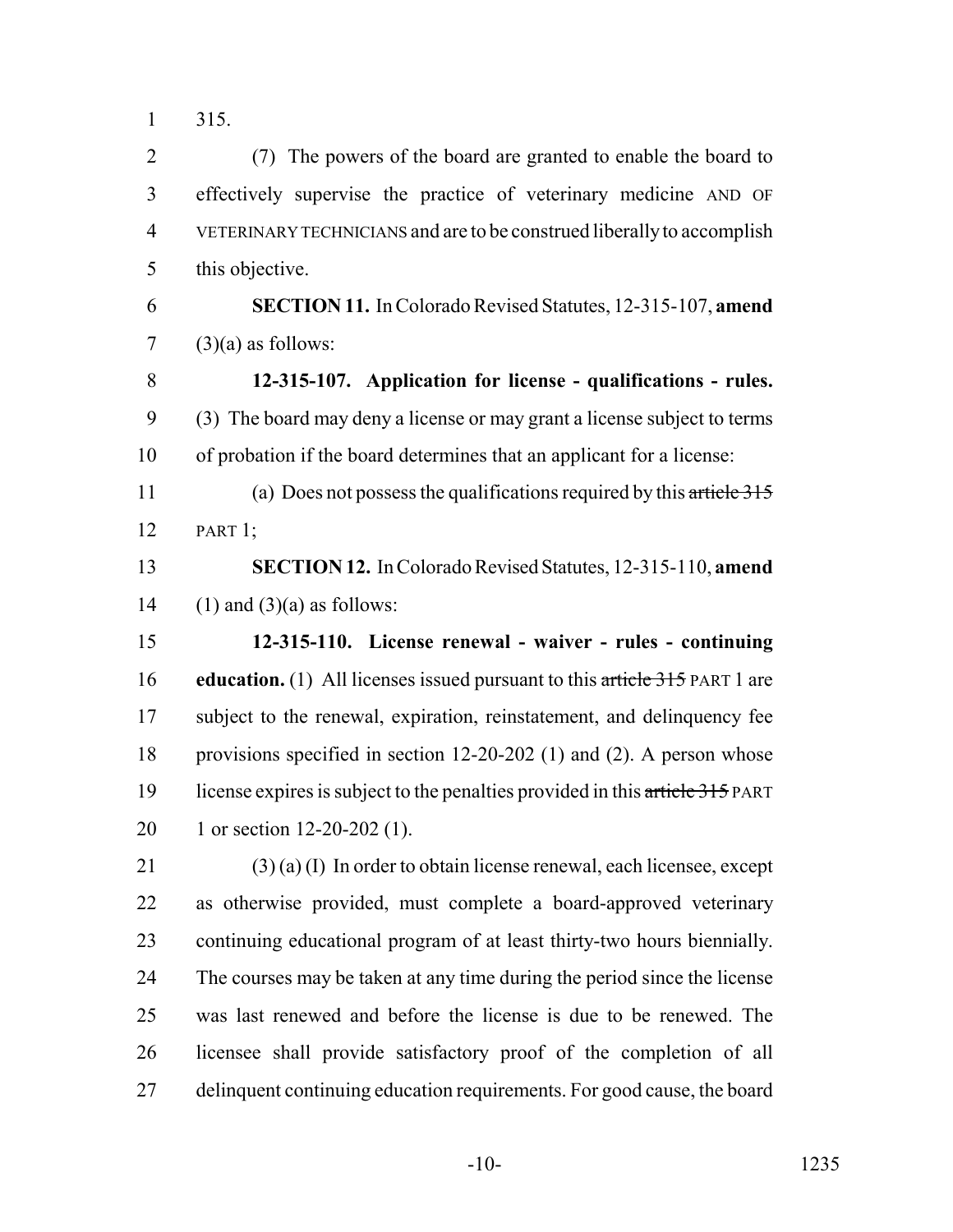may prescribe the type and character of continuing education courses to 2 be taken by any doctor of veterinary medicine in order to comply with the 3 requirements of this article 315 PART 1.

 (II) THE BOARD-APPROVED CONTINUING EDUCATIONAL PROGRAM MUST:

 (A) REQUIRE TWO HOURS OF JURISPRUDENCE ON THE "COLORADO VETERINARY PRACTICE ACT" BIENNIALLY; AND

 (B) PERMIT A LICENSEE TO TAKE UP TO SIXTEEN HOURS OF CONTINUING EDUCATION COURSES IN NONBIOMEDICAL TOPICS, WHICH TOPICS MAY INCLUDE CLIENT COMMUNICATION, MANAGEMENT, LEADERSHIP, AND OTHER TOPICS THAT SUPPORT VETERINARY PRACTICE AND A HIGHLY FUNCTIONAL VETERINARY WORKFORCE.

 **SECTION 13.** In Colorado Revised Statutes, 12-315-111, **amend** (2) as follows:

 **12-315-111. Inactive license.** (2) The board may pursue disciplinary proceedings pursuant to section 12-315-112 against a veterinarian whose license is in inactive status pursuant to this section for 18 conduct that violates this article 315 PART 1 that the person engages in while in inactive status.

 **SECTION 14.** In Colorado Revised Statutes, 12-315-112, **amend** 21 (1) introductory portion,  $(1)(a)$ ,  $(1)(p)$ ,  $(1)(ee)$ ,  $(2)$ ,  $(4)$ , and  $(6)$  as follows: **12-315-112. Discipline of licensees.** (1) Upon receipt of a signed complaint by a complainant or upon its own motion, the board may 24 proceed to a hearing in conformity ACCORDANCE with section 12-315-113. After a hearing, and by a concurrence of a majority of members, the board may take disciplinary or other action as authorized in section 12-20-404 against an applicant FOR A LICENSE or a licensed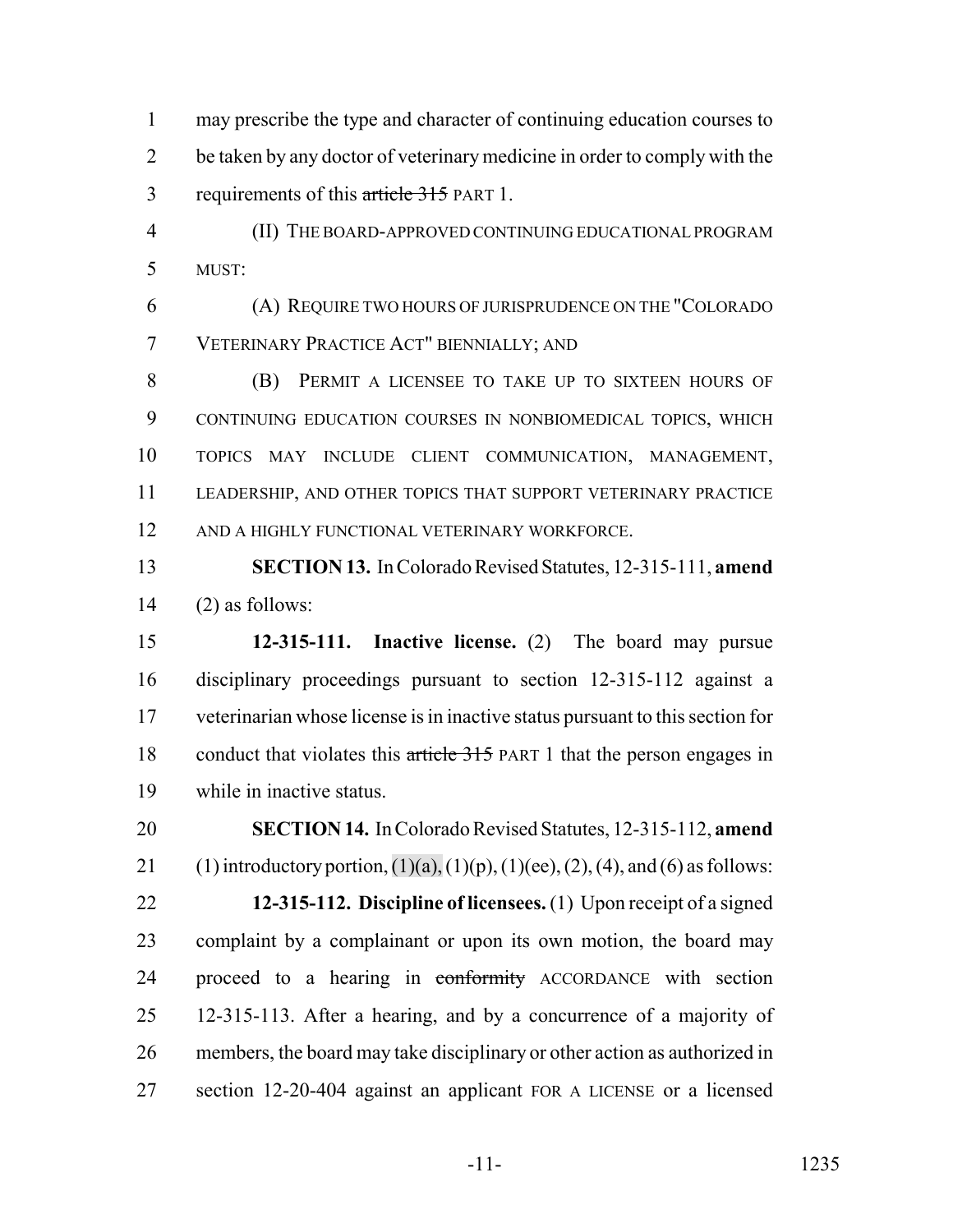veterinarian for any of the following reasons:

 (a) Violation of any provisions PROVISION of this article 315, an 3 applicable provision of article 20 or 30 of this title 12, or any rules RULE OR ORDER of the board;

 (p) Conviction of a crime in the courts of this state or of a crime in any other state, any territory, or any other country for an offense related to the conduct regulated by this article 315 PART 1, regardless of whether 8 the sentence is deferred. For the purposes of AS USED IN this subsection  $(1)(p)$ , "CONVICTION" INCLUDES a plea of guilty or a plea of nolo 10 contendere accepted by the court. shall be considered as a conviction.

 (ee) Failure to properly supervise a veterinary student, A VETERINARY STUDENT PRECEPTOR, A VETERINARY TECHNICIAN, or OTHER veterinary staff;

14 (2) The board may send a letter of admonition by certified mail, to a licensee under the circumstances specified in and in accordance with section 12-20-404 (4).

 (4) The record of conviction of a felony in a court of competent 18 jurisdiction shall be sufficient evidence for the disciplinary action to be taken as may be deemed proper by the board. For the purposes of this 20 article 315 PART 1, a conviction shall be deemed to be a conviction that has been upheld by the highest appellate court having jurisdiction or a conviction upon which the time for filing an appeal has passed.

 (6) In addition to any other penalty that may be imposed pursuant 24 to this section, any person violating any provision of this article 315 PART 25 1 or any rules promulgated pursuant to this article 315 PART 1 may be fined not less than one hundred dollars nor more than one thousand dollars for any such violation.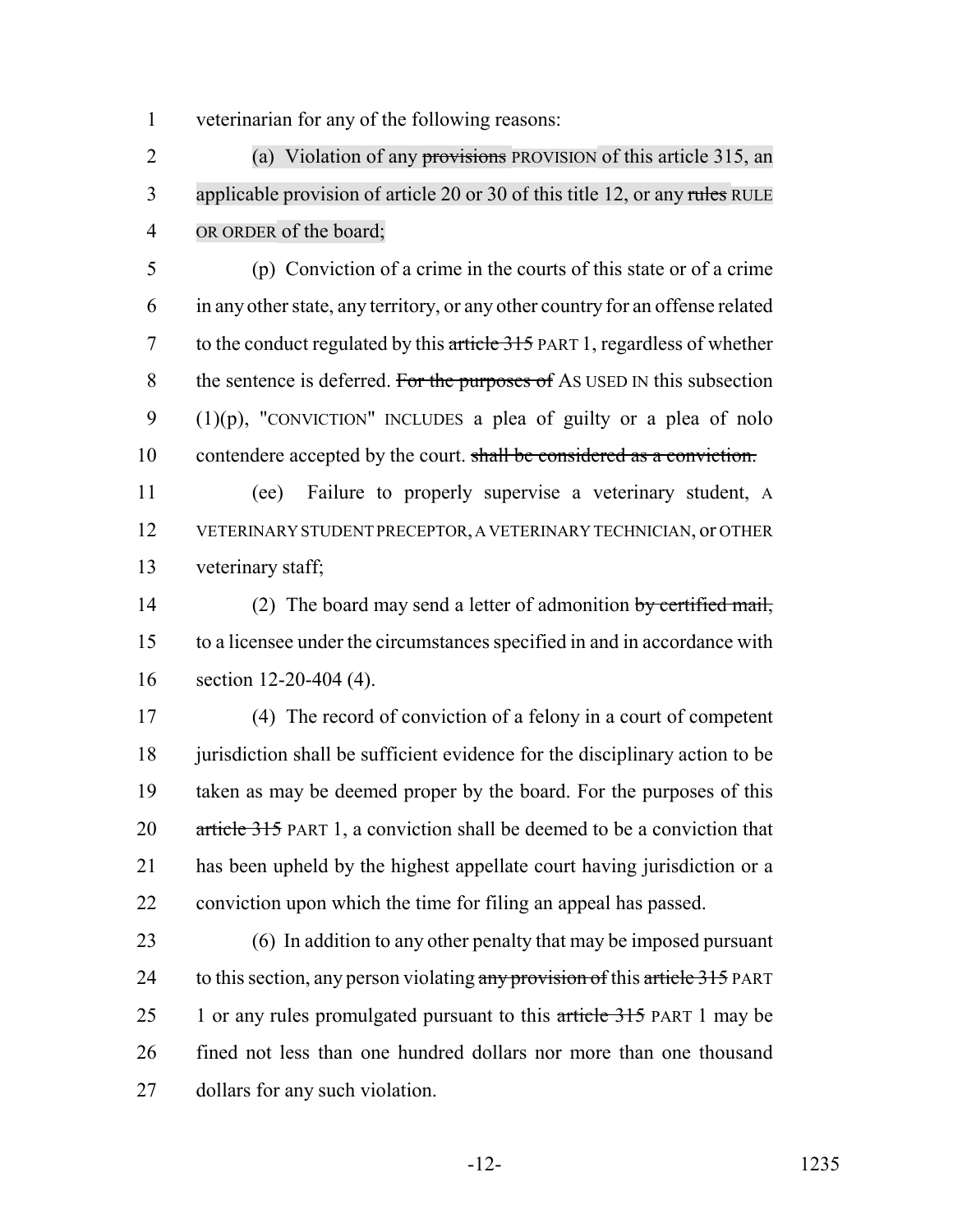**SECTION 15.** In Colorado Revised Statutes, 12-315-114, **amend** 2 (2) and (3) as follows:

 **12-315-114. Unauthorized practice - penalties.** (2) Any person who practices or offers or attempts to practice veterinary medicine 5 without an active license issued under this article 315 PART 1 is subject 6 to penalties pursuant to section  $12-20-407$  (1)(a).

 (3) The board or a citizen of this state may bring an action to enjoin a person from practicing veterinary medicine without a currently valid license. If the court finds that the person is violating, or is 10 threatening to violate, this article 315, it PART 1, THE COURT may enter an 11 injunction restraining him or her THE PERSON from the unlawful acts.

 **SECTION 16.** In Colorado Revised Statutes, **amend** 12-315-115 as follows:

 **12-315-115. Abandonment of animals - definition.** (1) An animal placed in the custody of a licensed veterinarian for treatment, boarding, or other care that is unclaimed by its owner or the owner's agent for more than ten days after written notice, by certified mail, return receipt requested, is given to the addressee at the last-known address is 19 deemed to be abandoned and may be turned over to the nearest humane 20 society or animal shelter or disposed of in a manner deemed appropriate by the custodian.

 (2) The giving of notice to the owner, or the agent of the owner, of the animal by the licensed veterinarian, as provided in subsection (1) of this section, shall relieve the licensed veterinarian and any custodian to whom the animal may be given of any further liability for disposal. The procedure by the licensed veterinarian shall not constitute grounds for 27 disciplining procedure under this article 315 PART 1.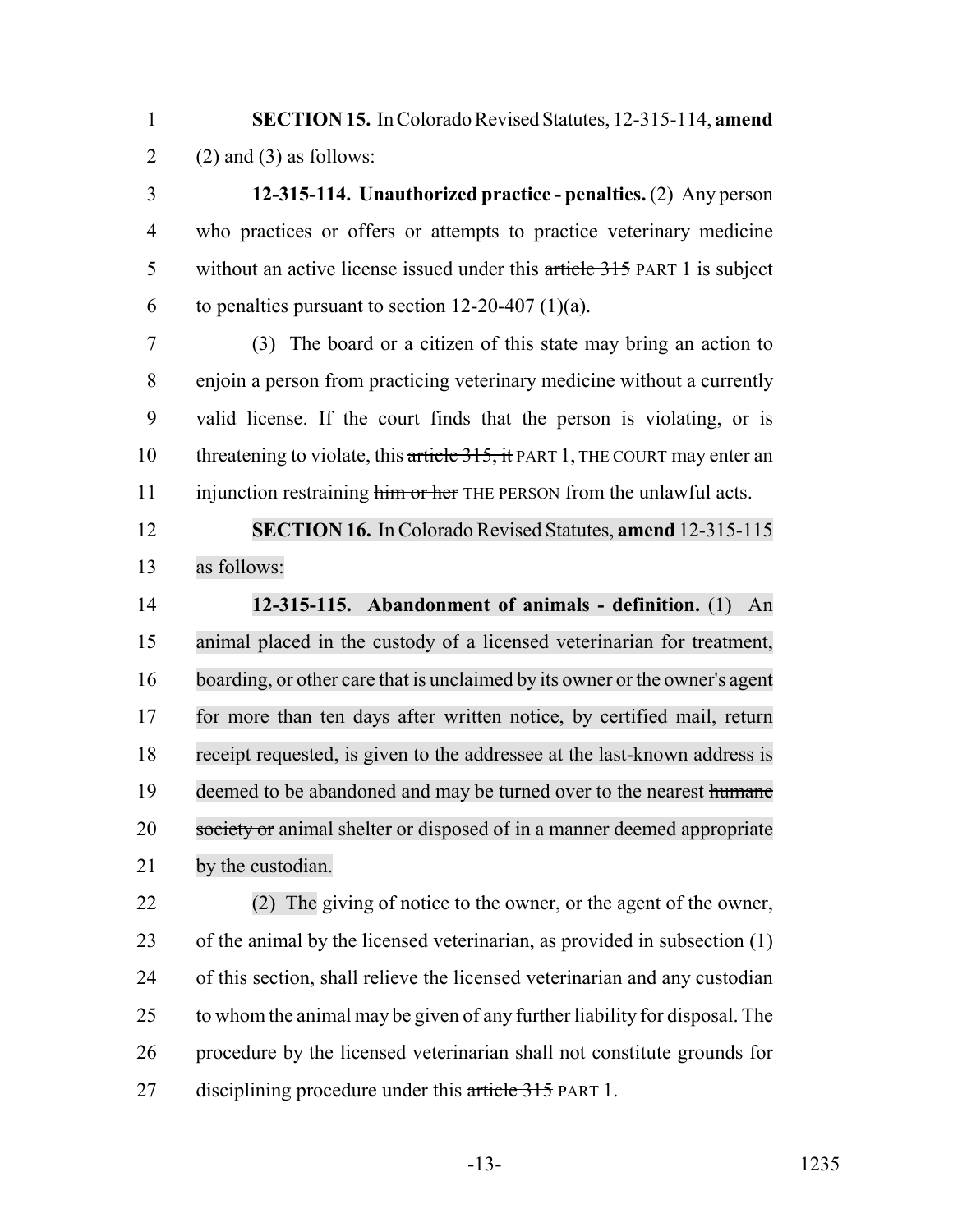1 (3) For the purpose of this article 315 AS USED IN THIS SECTION, 2 the term "abandoned" means to forsake entirely, or to neglect or refuse to provide or perform the legal obligations for care and support of an animal by its owner or the owner's agent. Abandonment constitutes the relinquishment of all rights and claims by the owner to the animal.

 **SECTION 17.** In Colorado Revised Statutes, 12-315-116, **amend** (1) introductory portion and (2) as follows:

 **12-315-116. Veterinary students and veterinary student preceptors.** (1) All duties OR ACTIONS performed by a veterinary student OR VETERINARY STUDENT PRECEPTOR must be ASSIGNED BY THE STUDENT'S INSTRUCTOR OR BE PERFORMED under the direct supervision of a licensed veterinarian. If the student does not conform to the following 13 requirements, the licensed veterinarian is in violation of this article 315 14 PART 1. A veterinary student OR VETERINARY STUDENT PRECEPTOR may: (2) It is unlawful for a veterinary student OR VETERINARY STUDENT PRECEPTOR to participate in the operation of a branch office, clinic, VETERINARY PREMISES, or allied establishment unless the veterinary student OR VETERINARY STUDENT PRECEPTOR is under the direct supervision of a licensed veterinarian.

## **SECTION 18.** In Colorado Revised Statutes, 12-315-119, **amend** (3)(b) as follows:

 **12-315-119. Veterinary records in custody of animal care providers - definition - rules.** (3) (b) (I) All practicing veterinarians in this state shall maintain accurate records for every new or existing veterinarian-client-patient relationship. In the animal patient records, the licensed veterinarian shall justify and describe the assessment, diagnosis, and treatment administered or prescribed and all medications and dosages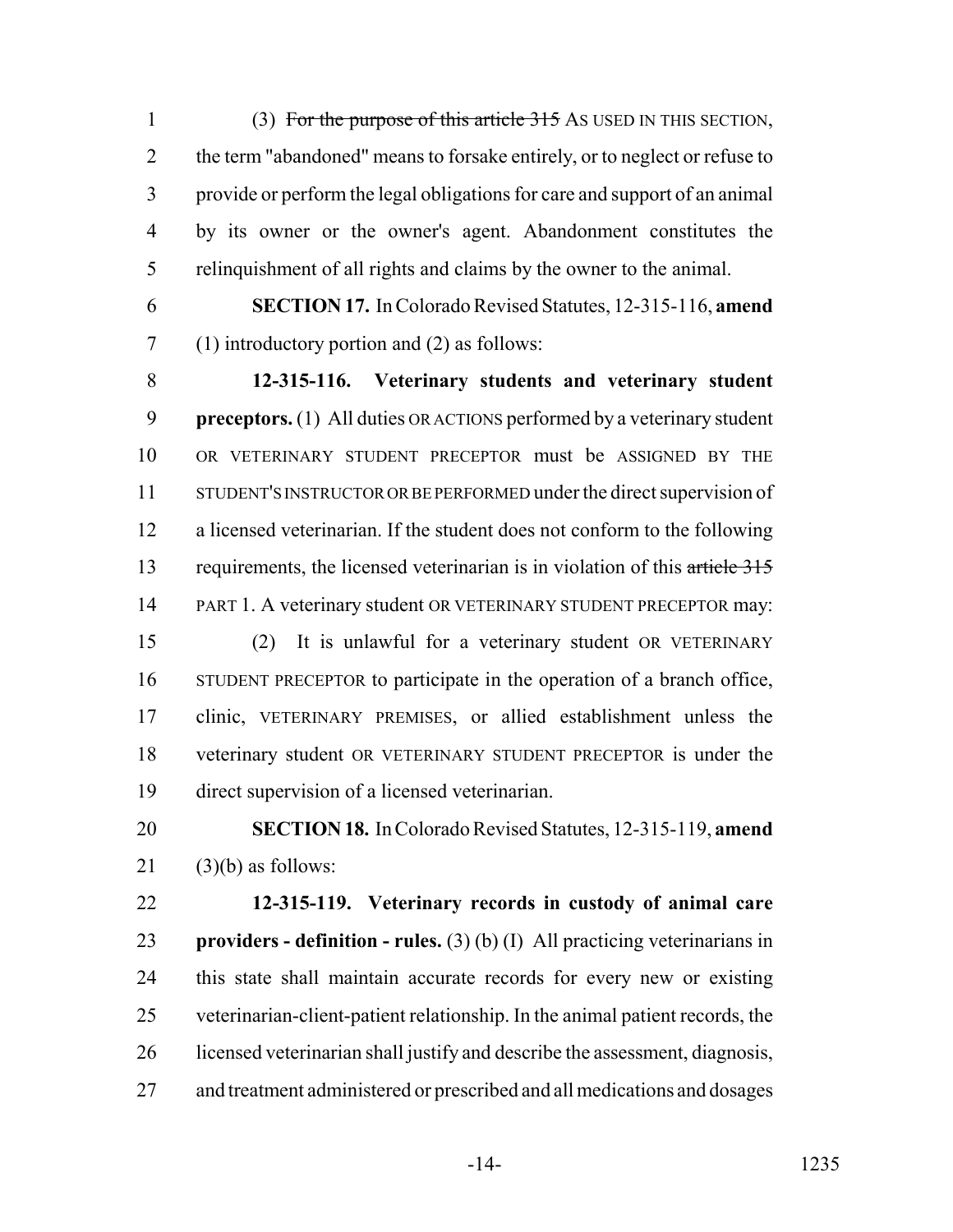prescribed in a legible, written, printed, or electronically prepared document that is unalterable. The licensed veterinarian shall prepare the records in a manner that allows any subsequent evaluation of the same animal patient record to yield comprehensive medical, patient, and veterinarian identifying information. Licensed veterinarians shall maintain animal patient records for a minimum of three years after the animal patient's last medical examination.

8 (II) AS PART OF THE REQUIREMENT IN SUBSECTION  $(3)(b)(I)$  OF THIS SECTION FOR ALL PRACTICING VETERINARIANS IN THIS STATE TO MAINTAIN ACCURATE RECORDS, EACH VETERINARIAN SHALL CREATE A WRITTEN PLAN FOR THE STORAGE, SECURITY, AND DISPOSAL OF PATIENT RECORDS TO ENSURE THAT PATIENT RECORDS ARE SECURELY STORED AND DISPOSED OF WHEN NECESSARY.

 **SECTION 19.** In Colorado Revised Statutes, **repeal and reenact, with amendments,** 12-315-123 as follows:

 **12-315-123. Veterinary peer health assistance program - fees - administration - rules.** (1) **Veterinary peer health assistance program.** (a) THERE IS CREATED THE VETERINARY PEER HEALTH ASSISTANCE PROGRAM TO PROVIDE ASSISTANCE TO VETERINARY PROFESSIONALS NEEDING HELP IN DEALING WITH PHYSICAL, EMOTIONAL, 21 OR PSYCHOLOGICAL CONDITIONS THAT MAY BE DETRIMENTAL TO THEIR 22 ABILITY TO PRACTICE UNDER THIS ARTICLE 315. THE BOARD SHALL SELECT ONE OR MORE VETERINARY PEER HEALTH ASSISTANCE PROGRAM DESIGNATED PROVIDERS. TO BE ELIGIBLE FOR DESIGNATION BY THE BOARD, A PROVIDER MUST:

26 (I) PROVIDE FOR THE EDUCATION OF VETERINARY PROFESSIONALS WITH RESPECT TO THE RECOGNITION AND PREVENTION OF PHYSICAL,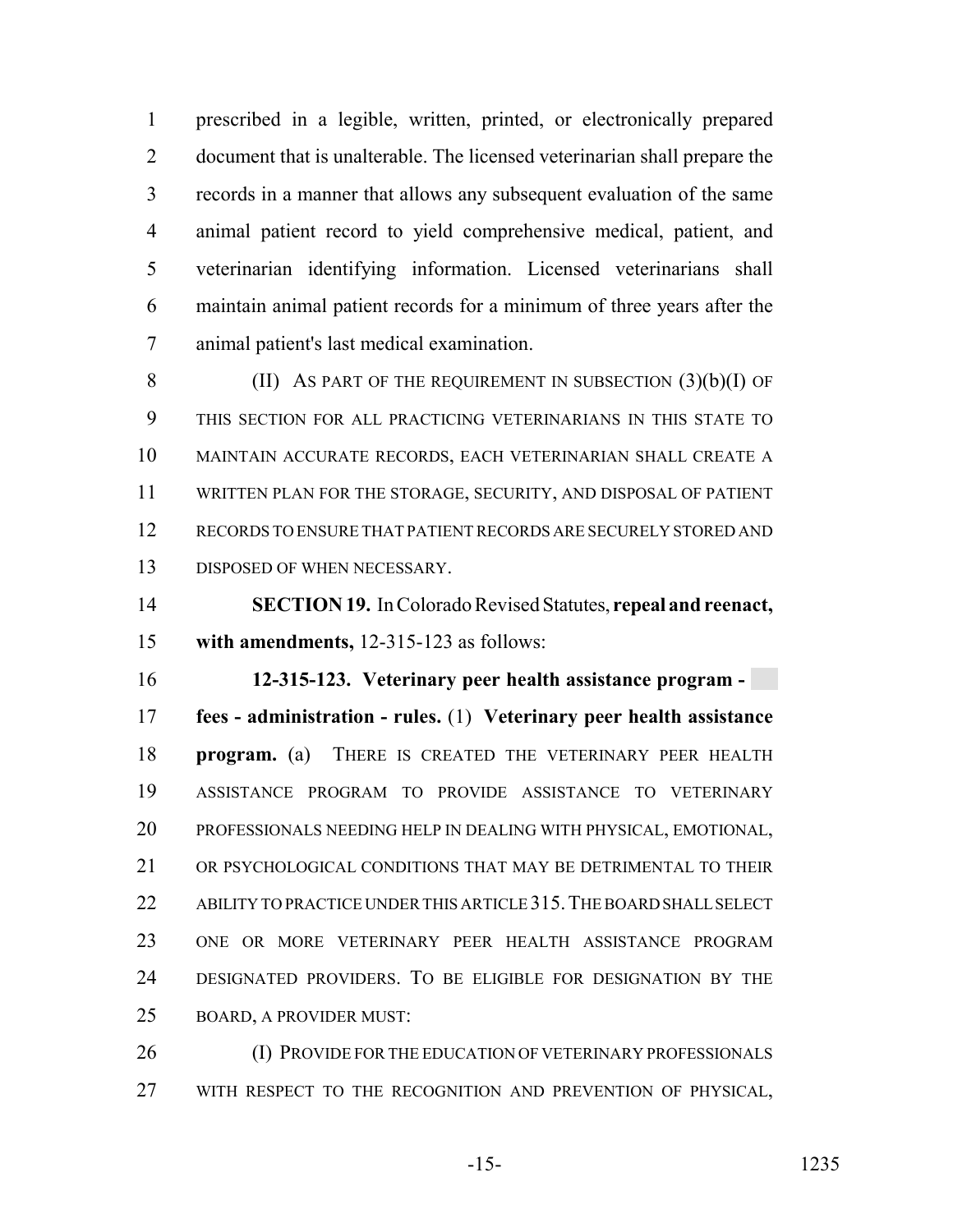EMOTIONAL, AND PSYCHOLOGICAL CONDITIONS AND PROVIDE FOR INTERVENTION WHEN NECESSARY OR UNDER CIRCUMSTANCES ESTABLISHED BY THE BOARD BY RULE;

 (II) OFFER ASSISTANCE TO A VETERINARY PROFESSIONAL IN IDENTIFYING PHYSICAL, EMOTIONAL, OR PSYCHOLOGICAL CONDITIONS;

 (III) EVALUATE THE EXTENT OF THE PHYSICAL, EMOTIONAL, OR PSYCHOLOGICAL CONDITION AND REFER THE VETERINARY PROFESSIONAL 8 FOR APPROPRIATE TREATMENT:

 (IV) MONITOR THE STATUS OF A VETERINARY PROFESSIONAL REFERRED FOR TREATMENT;

11 (V) PROVIDE COUNSELING AND SUPPORT FOR THE VETERINARY PROFESSIONAL AND FOR THE FAMILY OF ANY VETERINARY PROFESSIONAL REFERRED FOR TREATMENT;

14 (VI) AGREE TO RECEIVE REFERRALS FROM THE BOARD; AND (VII) AGREE TO MAKE ITS SERVICES AVAILABLE TO ALL

REGULATED VETERINARY PROFESSIONALS IN COLORADO.

 (b) UPON RECEIPT OF A SIGNED COMPLAINT BY A COMPLAINANT, THE BOARD MAY REQUIRE A VETERINARY PROFESSIONAL TO PARTICIPATE IN THE VETERINARY PEER HEALTH ASSISTANCE PROGRAM AND TO ENTER INTO A STIPULATION WITH THE BOARD PURSUANT TO SECTION 12-20-405 (3) BEFORE PARTICIPATING IN THE PROGRAM. THE AGREEMENT MUST CONTAIN SPECIFIC REQUIREMENTS AND GOALS TO BE MET BY THE PARTICIPANT, INCLUDING THE CONDITIONS UNDER WHICH THE PROGRAM WILL BE SUCCESSFULLY COMPLETED OR TERMINATED, AND A PROVISION THAT A FAILURE TO COMPLY WITH THE REQUIREMENTS AND GOALS IS TO 26 BE PROMPTLY REPORTED TO THE BOARD AND THAT FAILURE WILL RESULT 27 IN DISCIPLINARY ACTION BY THE BOARD.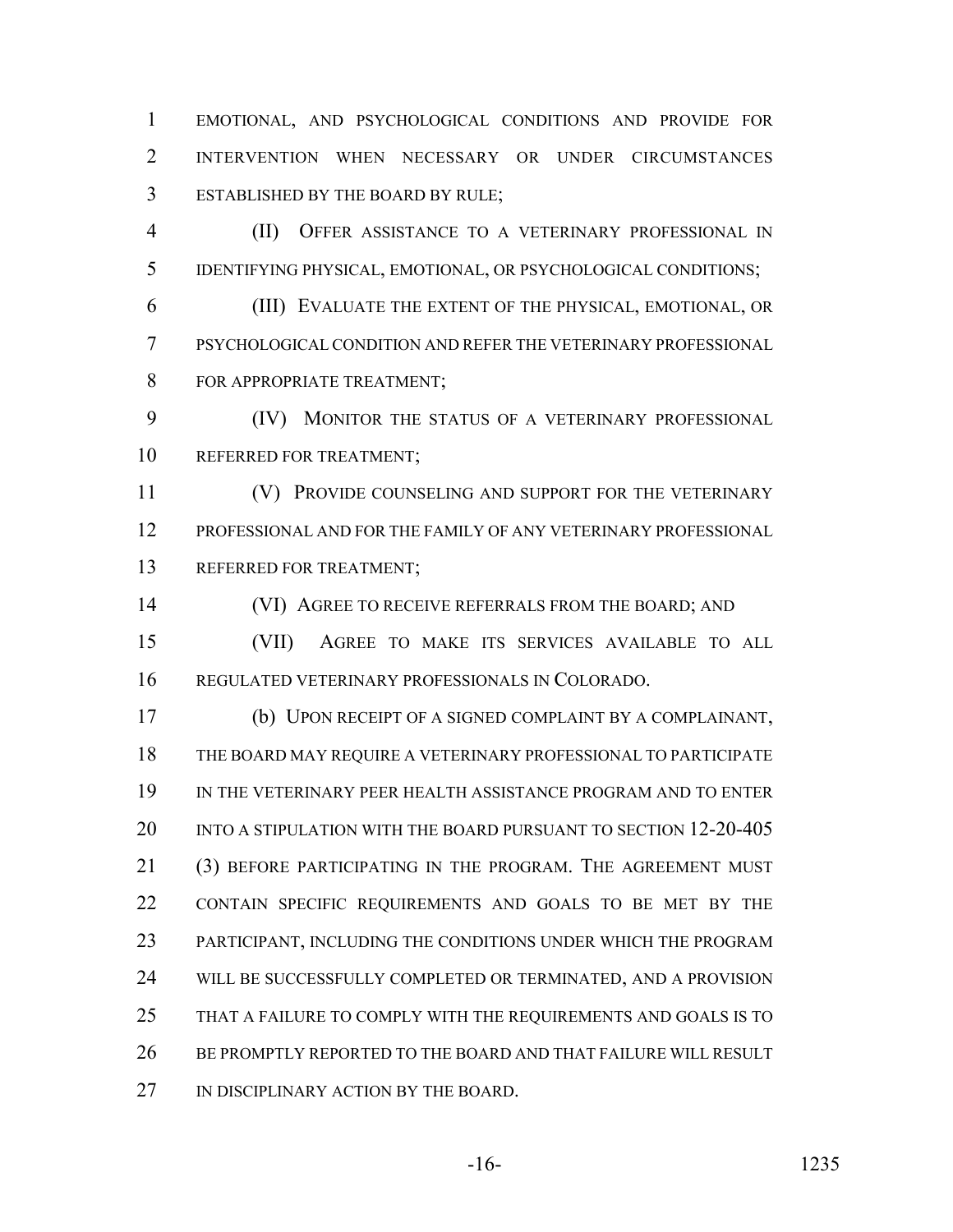(c) NOTWITHSTANDING SECTIONS 12-315-112, 12-315-207, AND 2 24-4-104, THE BOARD MAY IMMEDIATELY SUSPEND THE LICENSE OR REGISTRATION OF ANY VETERINARY PROFESSIONAL WHO IS REFERRED TO THE VETERINARY PEER HEALTH ASSISTANCE PROGRAM. IF THE VETERINARY PROFESSIONAL OBJECTS TO THE SUSPENSION, THE VETERINARY PROFESSIONAL MAY SUBMIT A WRITTEN REQUEST TO THE BOARD FOR A FORMAL HEARING ON THE SUSPENSION WITHIN TEN DAYS AFTER RECEIVING NOTICE OF THE SUSPENSION, AND THE BOARD SHALL GRANT THE REQUEST. IN THE HEARING, THE VETERINARY PROFESSIONAL BEARS THE BURDEN OF PROVING THAT THE VETERINARY PROFESSIONAL'S LICENSE OR REGISTRATION SHOULD NOT BE SUSPENDED.

12 (d) ANY VETERINARY PROFESSIONAL WHO IS ACCEPTED INTO THE VETERINARY PEER HEALTH ASSISTANCE PROGRAM IN LIEU OF DISCIPLINARY ACTION BY THE BOARD SHALL AFFIRM THAT, TO THE BEST OF THE VETERINARY PROFESSIONAL'S KNOWLEDGE, INFORMATION, AND BELIEF, THE VETERINARY PROFESSIONAL KNOWS OF NO INSTANCE IN WHICH THE VETERINARY PROFESSIONAL HAS VIOLATED THIS ARTICLE 315 OR THE RULES OF THE BOARD, EXCEPT IN THOSE INSTANCES AFFECTED BY THE VETERINARY PROFESSIONAL'S PHYSICAL, EMOTIONAL, OR PSYCHOLOGICAL CONDITION.

 (e) A VETERINARY PROFESSIONAL WHO IS ARRESTED FOR A DRUG- OR ALCOHOL-RELATED OFFENSE SHALL SELF-REFER TO THE VETERINARY PEER HEALTH ASSISTANCE PROGRAM WITHIN THIRTY DAYS AFTER THE ARREST FOR AN EVALUATION AND REFERRAL TO APPROPRIATE TREATMENT, IF NECESSARY. IF THE VETERINARY PROFESSIONAL SELF-REFERS, THE EVALUATION BY THE VETERINARY PEER HEALTH ASSISTANCE PROGRAM IS CONFIDENTIAL AND CANNOT BE USED AS

-17- 1235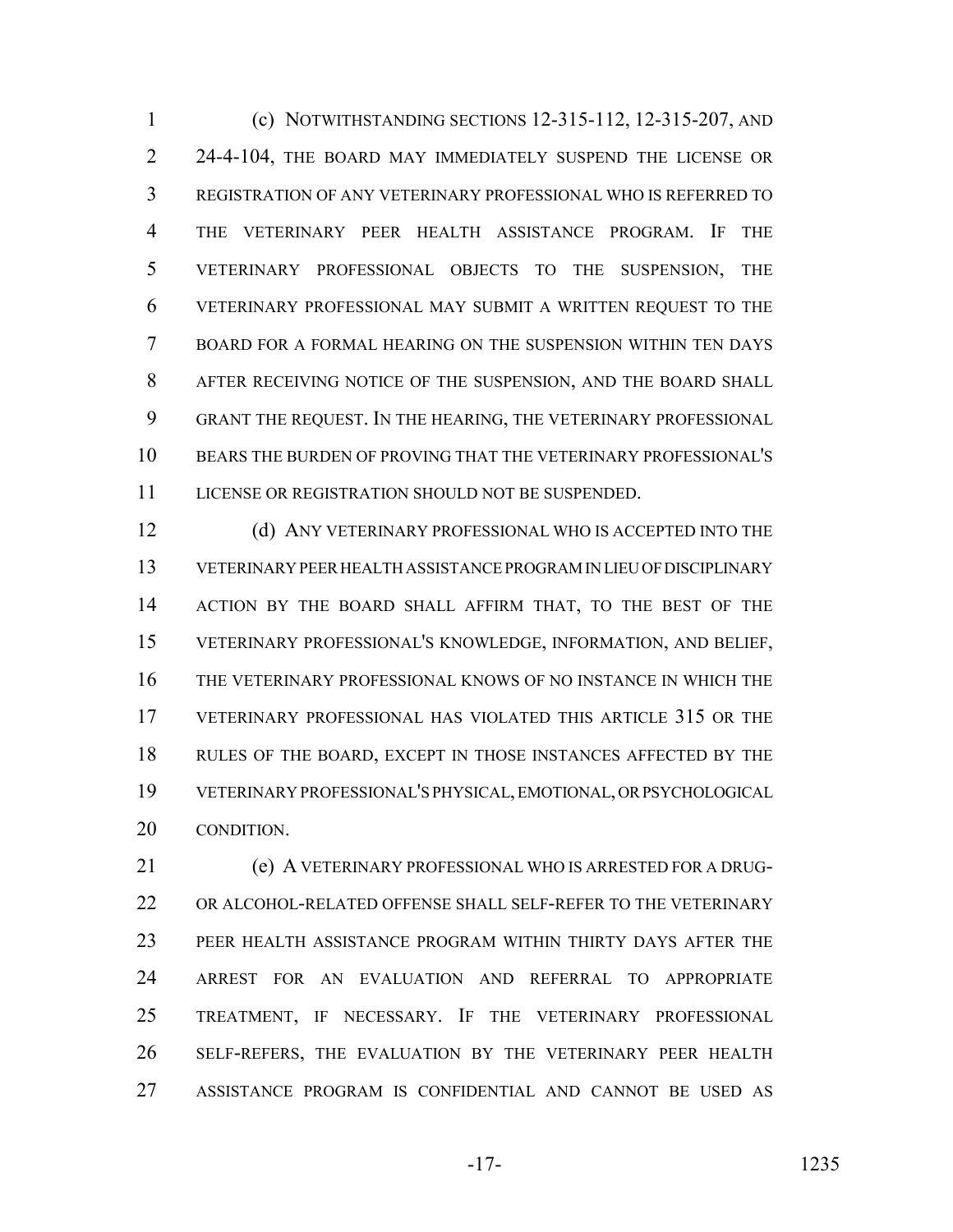EVIDENCE IN ANY PROCEEDING OTHER THAN A PROCEEDING BEFORE THE BOARD. A VETERINARY PROFESSIONAL'S FAILURE TO COMPLY WITH THIS SUBSECTION (1)(e), ALONE, IS NOT GROUNDS FOR DISCIPLINE UNDER SECTION 12-315-112 OR 12-315-207, UNLESS THE VETERINARY PROFESSIONAL HAS ALSO COMMITTED AN ACT OR OMISSION SPECIFIED IN THIS ARTICLE 315.

 (f) AS A CONDITION OF LICENSURE OR REGISTRATION AND RENEWAL OF A LICENSE OR REGISTRATION IN THIS STATE, EVERY VETERINARY PROFESSIONAL APPLYING FOR A NEW LICENSE OR REGISTRATION OR TO RENEW A LICENSE OR REGISTRATION SHALL PAY TO THE BOARD, FOR USE BY THE ADMINISTERING ENTITY SELECTED BY THE 12 BOARD PURSUANT TO SUBSECTION (2) OF THIS SECTION, A FEE IN AN AMOUNT NOT TO EXCEED FORTY DOLLARS PER YEAR, WHICH MAXIMUM AMOUNT MAY BE ADJUSTED ON JANUARY 1, 2012, AND ANNUALLY THEREAFTER BY THE BOARD TO REFLECT CHANGES IN THE UNITED STATES BUREAU OF LABOR STATISTICS CONSUMER PRICE INDEX FOR DENVER-AURORA-LAKEWOOD FOR ALL URBAN CONSUMERS OR GOODS, OR ITS SUCCESSOR INDEX. THE BOARD SHALL FORWARD THE FEE TO THE CHOSEN ADMINISTERING ENTITY FOR USE IN SUPPORTING VETERINARY PROFESSIONALS THROUGH THE VETERINARY PEER HEALTH ASSISTANCE PROGRAM.

 (2) **Administering entity.** (a) THE BOARD MAY SELECT AN ENTITY TO ADMINISTER THE VETERINARY PEER HEALTH ASSISTANCE PROGRAM. THE ADMINISTERING ENTITY MUST BE A NONPROFIT PRIVATE FOUNDATION 26 THAT IS QUALIFIED UNDER SECTION 501 (c)(3) OF THE FEDERAL "INTERNAL REVENUE CODE OF 1986", AS AMENDED, AND THAT IS DEDICATED TO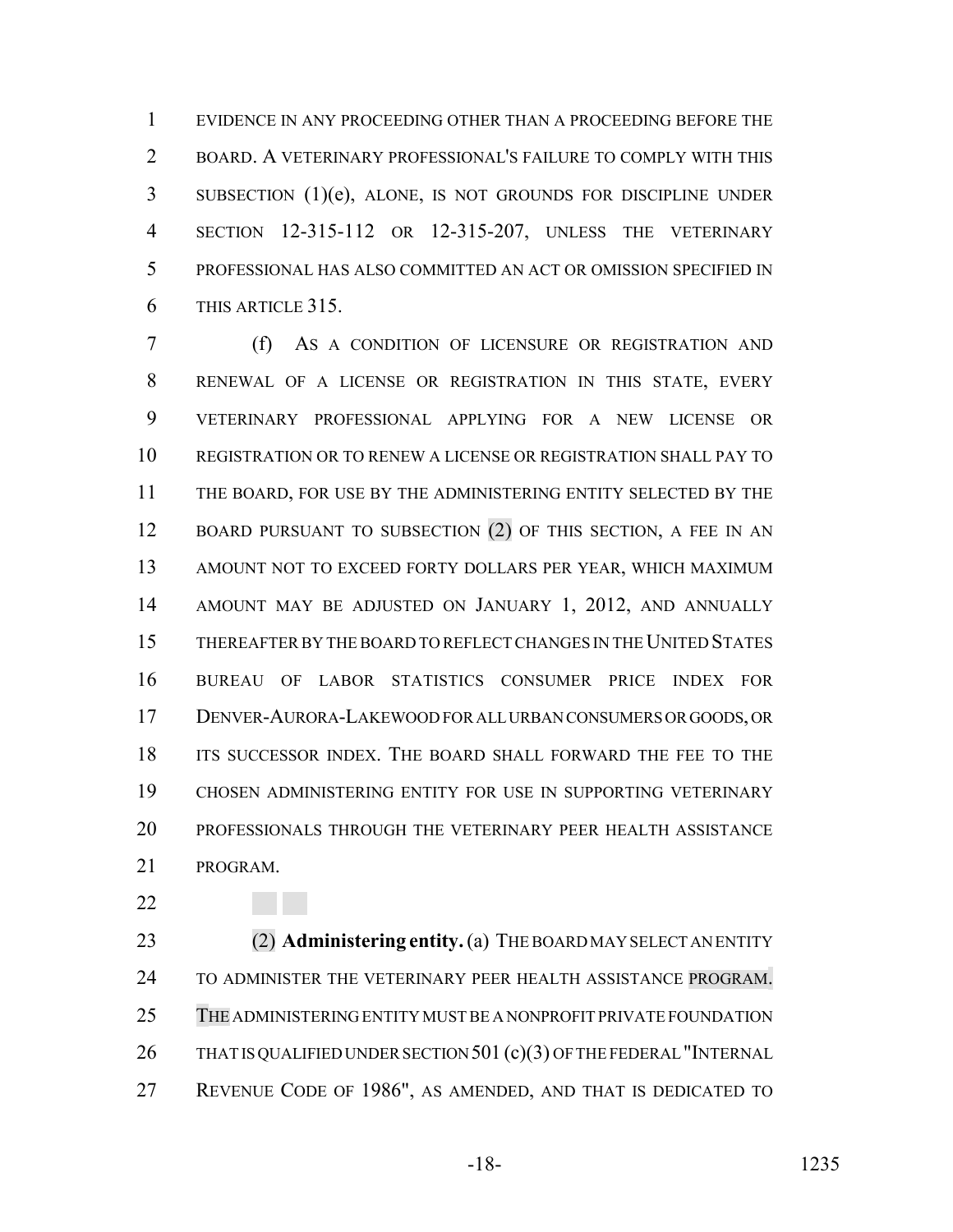PROVIDING SUPPORT FOR CHARITABLE, BENEVOLENT, EDUCATIONAL, AND 2 SCIENTIFIC PURPOSES THAT ARE RELATED TO VETERINARY MEDICINE, VETERINARY MEDICAL EDUCATION, VETERINARY MEDICAL RESEARCH AND SCIENCE, AND OTHER VETERINARY MEDICAL CHARITABLE PURPOSES.

(b) THE ADMINISTERING ENTITY SHALL:

 (I) DISTRIBUTE THE MONEY COLLECTED BY THE BOARD, LESS EXPENSES, TO THE DESIGNATED PROVIDERS, AS DIRECTED BY THE BOARD; 8 (II) PROVIDE AN ANNUAL ACCOUNTING TO THE BOARD OF ALL AMOUNTS COLLECTED, EXPENSES INCURRED, AND AMOUNTS DISBURSED; AND

 (III) POST A SURETY PERFORMANCE BOND IN AN AMOUNT SPECIFIED BY THE BOARD TO SECURE PERFORMANCE UNDER THE REQUIREMENTS OF THIS SECTION. THE ADMINISTERING ENTITY MAY RECOVER THE ACTUAL ADMINISTRATIVE COSTS INCURRED IN PERFORMING 15 ITS DUTIES UNDER THIS SECTION IN AN AMOUNT NOT TO EXCEED TEN 16 PERCENT OF THE TOTAL AMOUNT COLLECTED.

 (c) THE BOARD SHALL COLLECT THE REQUIRED ANNUAL PAYMENTS PAYABLE TO THE ADMINISTERING ENTITY FOR THE BENEFIT OF THE ADMINISTERING ENTITY AND SHALL TRANSFER ALL THE PAYMENTS TO THE ADMINISTERING ENTITY. ALL REQUIRED ANNUAL PAYMENTS COLLECTED OR DUE TO THE BOARD FOR EACH STATE FISCAL YEAR ARE CUSTODIAL FUNDS THAT ARE NOT SUBJECT TO APPROPRIATION BY THE GENERAL ASSEMBLY, AND THE DISTRIBUTION OF PAYMENTS TO THE ADMINISTERING ENTITY OR EXPENDITURE OF THE PAYMENTS BY THE ADMINISTERING ENTITY DOES NOT CONSTITUTE STATE FISCAL YEAR SPENDING FOR PURPOSES OF SECTION 20 OF ARTICLE X OF THE STATE CONSTITUTION.

(3) **Liability limitations.** NOTHING IN THIS SECTION CREATES ANY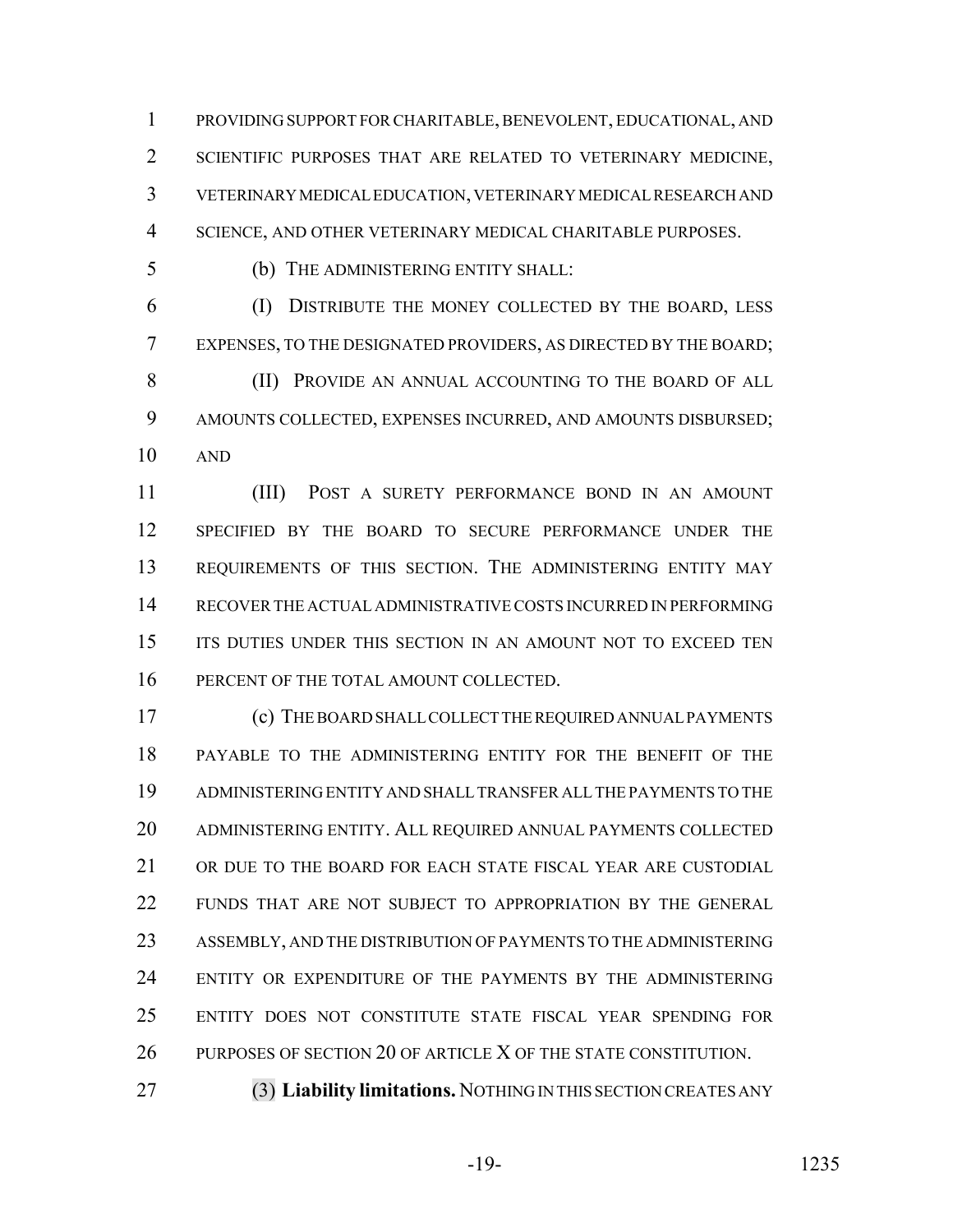LIABILITY ON THE BOARD OR THE STATE OF COLORADO FOR THE ACTIONS OF THE BOARD IN MAKING GRANTS TO THE VETERINARY PEER HEALTH ASSISTANCE PROGRAM, AND A CIVIL ACTION SHALL NOT BE BROUGHT OR MAINTAINED AGAINST THE BOARD OR THE STATE FOR AN INJURY ALLEGED TO HAVE BEEN THE RESULT OF THE ACTIVITIES OF ANY STATE-FUNDED VETERINARY PEER HEALTH ASSISTANCE PROGRAM OR THE RESULT OF AN ACT OR OMISSION OF A VETERINARY PROFESSIONAL PARTICIPATING IN OR REFERRED BY A STATE-FUNDED VETERINARY PEER HEALTH ASSISTANCE 9 PROGRAM. HOWEVER, THE STATE REMAINS LIABLE UNDER THE "COLORADO GOVERNMENTAL IMMUNITY ACT", ARTICLE 10 OF TITLE 24, IF AN INJURY ALLEGED TO HAVE BEEN THE RESULT OF AN ACT OR OMISSION OF A VETERINARY PROFESSIONAL PARTICIPATING IN OR REFERRED TO A STATE-FUNDED VETERINARY PEER HEALTH ASSISTANCE PROGRAM OCCURRED WHILE THE VETERINARY PROFESSIONAL WAS PERFORMING DUTIES AS AN EMPLOYEE OF THE STATE.

 (4) **Rules.** THE BOARD MAY PROMULGATE RULES NECESSARY TO IMPLEMENT THIS SECTION.

 **SECTION 20.** In Colorado Revised Statutes, 12-315-124, **amend** 19  $(1)(a)$  as follows:

 **12-315-124. Evaluations of licensees - behavioral health - mental health - physical conditions.** (1) (a) (I) If, upon receipt of a 22 signed complaint by a complainant, the board has reasonable cause to believe that a licensed veterinarian is unable to practice veterinary medicine with reasonable skill and safety to patients or clients due to a PHYSICAL CONDITION OR A behavioral HEALTH, mental health, or substance use disorder, the board may require in writing that the licensed veterinarian submit to an examination to evaluate: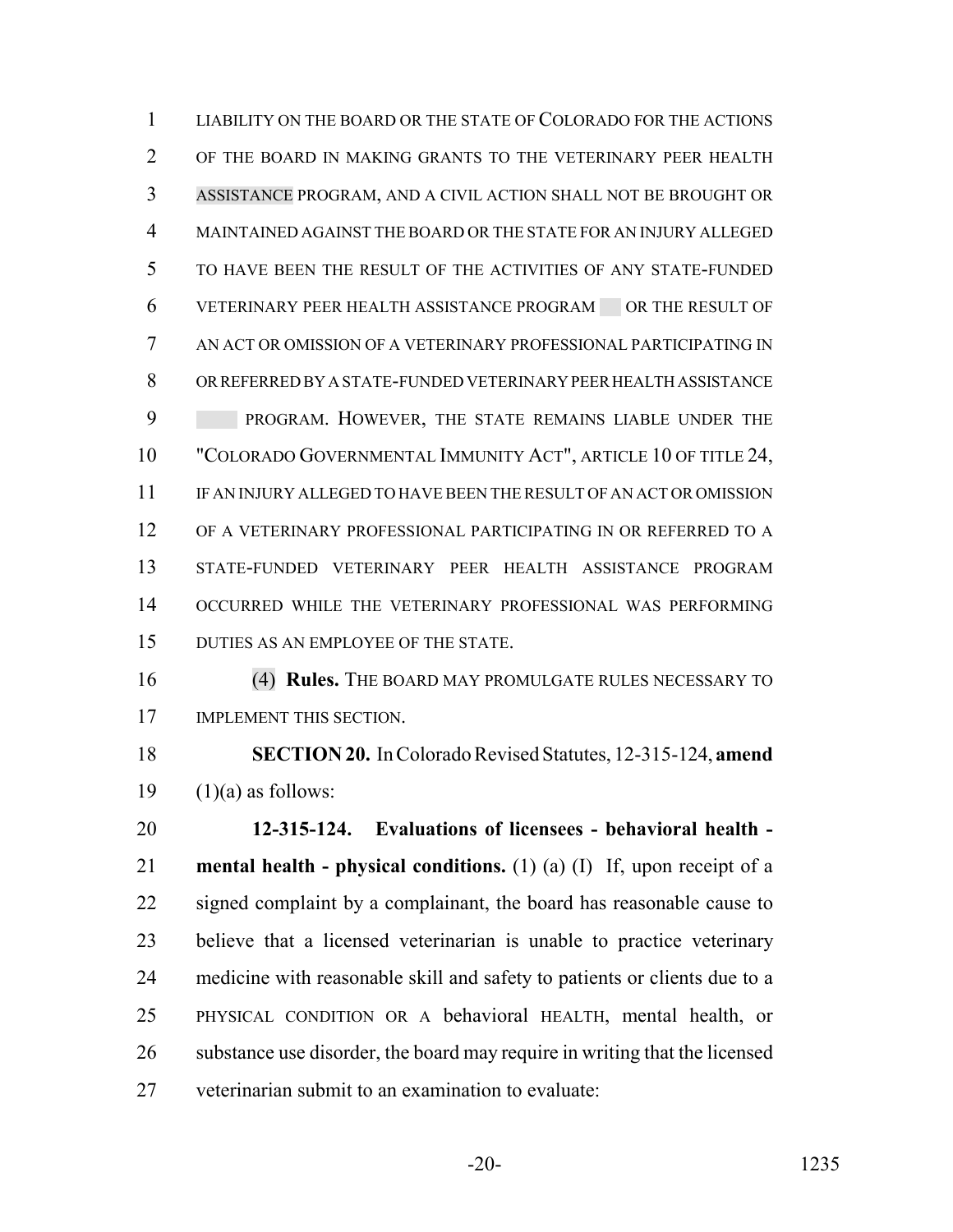| $\mathbf{1}$   | (A) The existence and extent of the PHYSICAL CONDITION OR THE                |
|----------------|------------------------------------------------------------------------------|
| $\overline{2}$ | behavioral HEALTH, mental health, or substance use disorder; and             |
| 3              | Any impact the PHYSICAL CONDITION OR THE behavioral<br>(B)                   |
| $\overline{4}$ | HEALTH, mental health, or substance use disorder has on the licensed         |
| 5              | veterinarian's ability to practice veterinary medicine with reasonable skill |
| 6              | and safety to patients and clients.                                          |
| 7              | (II) A qualified professional employed by or contracting with $\alpha$       |
| 8              | veterinarian THE VETERINARY peer health assistance program that the          |
| 9              | board has selected as a designated provider under section 12-315-123         |
| 10             | shall conduct an examination required by subsection $(1)(a)(I)$ of this      |
| 11             | section.                                                                     |
| 12             | <b>SECTION 21.</b> In Colorado Revised Statutes, add part 2 to article       |
| 13             | 315 of title 12 as follows:                                                  |
| 14             | PART <sub>2</sub>                                                            |
| 15             | <b>VETERINARY TECHNICIANS</b>                                                |
| 16             | 12-315-201. Additional board duties - rules - repeal. (1) IN                 |
| 17             | ADDITION TO ANY OTHER DUTIES SPECIFIED IN THIS PART 2 OR SECTION             |
| 18             | 12-315-106, THE BOARD SHALL:                                                 |
| 19             | A NATIONALLY RECOGNIZED VETERINARY<br>(a)<br><b>APPROVE</b>                  |
| 20             | TECHNICIAN CREDENTIALING ORGANIZATION FOR PURPOSES<br>OF                     |
| 21             | CREDENTIALING VETERINARY TECHNICIANS IN THIS STATE. THE                      |
| 22             | CREDENTIALING ORGANIZATION APPROVED BY THE BOARD MUST:                       |
| 23             | REQUIRE THE COMPLETION OF AN AMERICAN VETERINARY<br>(I)                      |
| 24             | MEDICAL ASSOCIATION-ACCREDITED PROGRAM FOR VETERINARY                        |
| 25             | TECHNICIANS;                                                                 |
| 26             | (II) REQUIRE THAT AN APPLICANT PASS A VETERINARY TECHNICIAN                  |
| 27             | NATIONAL EXAMINATION APPROVED BY THE BOARD;                                  |
|                |                                                                              |

-21- 1235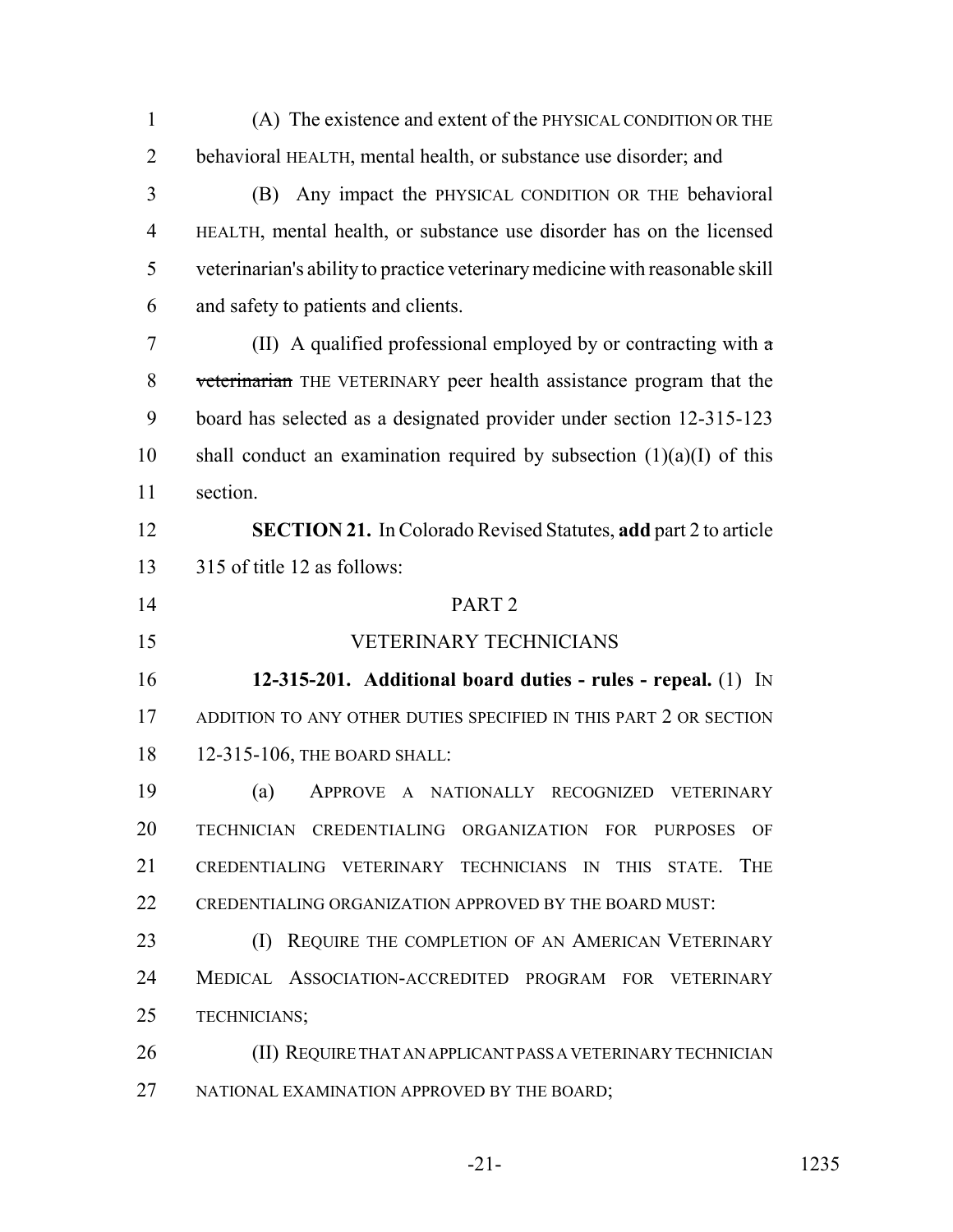(III) REQUIRE CONTINUING EDUCATION FOR VETERINARY TECHNICIANS; AND

 (IV) (A) PERMIT CREDENTIALING OF PROVISIONAL REGISTRANTS WHO MEET THE WORK EXPERIENCE AND TESTING REQUIREMENTS SPECIFIED IN SECTION 12-315-203 (4).

6 (B) THIS SUBSECTION  $(1)(a)(IV)$  IS REPEALED, EFFECTIVE JULY 1, 2028.

 (b) RECEIVE COMPLAINTS, CONDUCT HEARINGS IN ACCORDANCE WITH THIS PART 2 AND SECTION 12-315-113, AND TAKE DISCIPLINARY OR 10 OTHER ACTIONS PURSUANT TO THIS PART 2 AND SECTION 12-20-404.

 (2) IF THE BOARD DOES NOT APPROVE A CREDENTIALING ORGANIZATION FOR PURPOSES OF CREDENTIALING VETERINARY TECHNICIANS IN THIS STATE PURSUANT TO SUBSECTION (1)(a) OF THIS SECTION BECAUSE THERE IS NO CREDENTIALING ORGANIZATION THAT 15 MEETS THE REQUIREMENTS SET FORTH IN SUBSECTIONS (1)(a)(I) TO (1)(a)(IV) OF THIS SECTION OR FOR ANY OTHER REASON, THE BOARD SHALL ESTABLISH BY RULE AND ADMINISTER A CREDENTIALING PROCESS FOR VETERINARY TECHNICIAN REGISTRATION PURSUANT TO THIS PART 2. **12-315-202. Registration required - rules.** EFFECTIVE JANUARY 20 1, 2024, A PERSON WHO PRACTICES AS A VETERINARY TECHNICIAN IN THIS 21 STATE MUST BE REGISTERED BY THE BOARD PURSUANT TO THIS PART 2 AND RULES ADOPTED BY THE BOARD FOR THE REGISTRATION OF VETERINARY TECHNICIANS.

 **12-315-203. Application for veterinary technician registration - qualifications - provisional registration - fee - rules - repeal.** (1) A PERSON WHO DESIRES TO PRACTICE AS A VETERINARY TECHNICIAN IN THIS STATE MUST FILE AN APPLICATION FOR REGISTRATION WITH THE BOARD,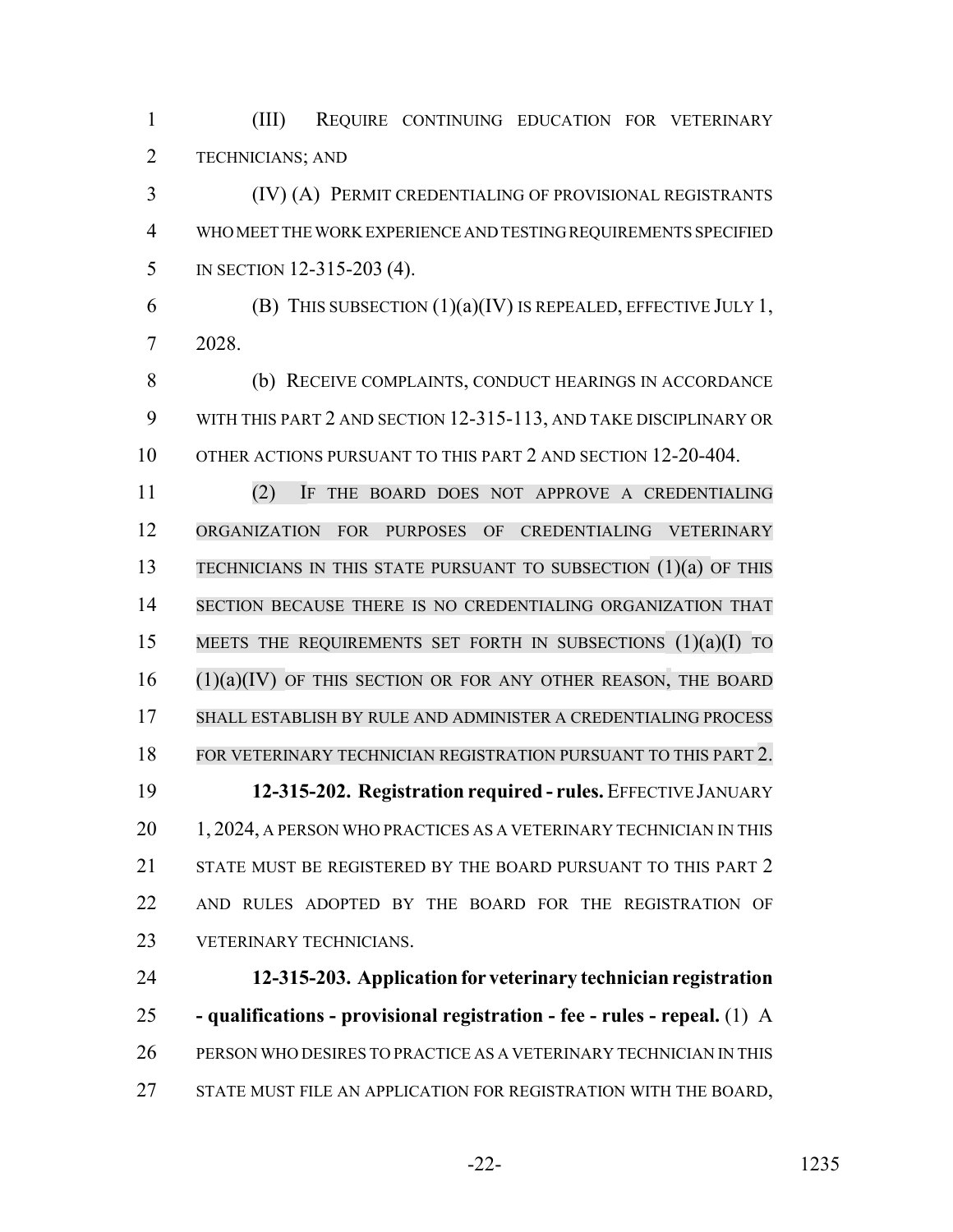ALONG WITH THE REQUIRED APPLICATION FEE, IN THE MANNER DETERMINED BY THE BOARD.

(2) TO BE QUALIFIED FOR REGISTRATION, AN APPLICANT MUST:

(a) BE AT LEAST EIGHTEEN YEARS OF AGE; AND

 (b) DEMONSTRATE TO THE BOARD'S SATISFACTION THAT THE APPLICANT HAS OBTAINED AND MAINTAINS IN GOOD STANDING CREDENTIALING AS A VETERINARY TECHNICIAN FROM THE VETERINARY TECHNICIAN CREDENTIALING ORGANIZATION.

 (3) COMMENCING JANUARY 1, 2023, THE BOARD SHALL ISSUE A REGISTRATION TO A QUALIFIED APPLICANT WHO MEETS THE REQUIREMENTS AND QUALIFICATIONS OF THIS SECTION AND BOARD RULES; EXCEPT THAT THE BOARD MAY DENY REGISTRATION TO AN APPLICANT WHO HAS COMMITTED AN ACT THAT WOULD BE GROUNDS FOR DISCIPLINARY ACTION PURSUANT TO SECTION 12-315-207.

 (4) (a) NOTWITHSTANDING SUBSECTION (2)(b) OF THIS SECTION, A PERSON WORKING IN THE ROLE OF A VETERINARY TECHNICIAN ON AND AFTER JANUARY 1, 2023, WHO DOES NOT MEET THE REQUIREMENTS SET 18 FORTH IN SUBSECTION (2)(b) OF THIS SECTION MAY FILE WITH THE BOARD AN APPLICATION FOR A PROVISIONAL REGISTRATION NOT LATER THAN JANUARY 1, 2024, ALONG WITH THE REQUIRED APPLICATION FEE, IN THE MANNER DETERMINED BY THE BOARD.

22 (b) A PROVISIONAL REGISTRATION ISSUED PURSUANT TO THIS 23 SUBSECTION (4) MAY BE RENEWED, AS DETERMINED BY THE BOARD BY 24 RULE. THE PROVISIONAL REGISTRATION EXPIRES THE EARLIER OF:

 (I) THE DATE ON WHICH THE BOARD ISSUES A REGISTRATION TO AN 26 APPLICANT PURSUANT TO SUBSECTION (3) OF THIS SECTION;

(II) TWENTY-EIGHT DAYS AFTER THE PERSON HAS SATISFIED THE

-23- 1235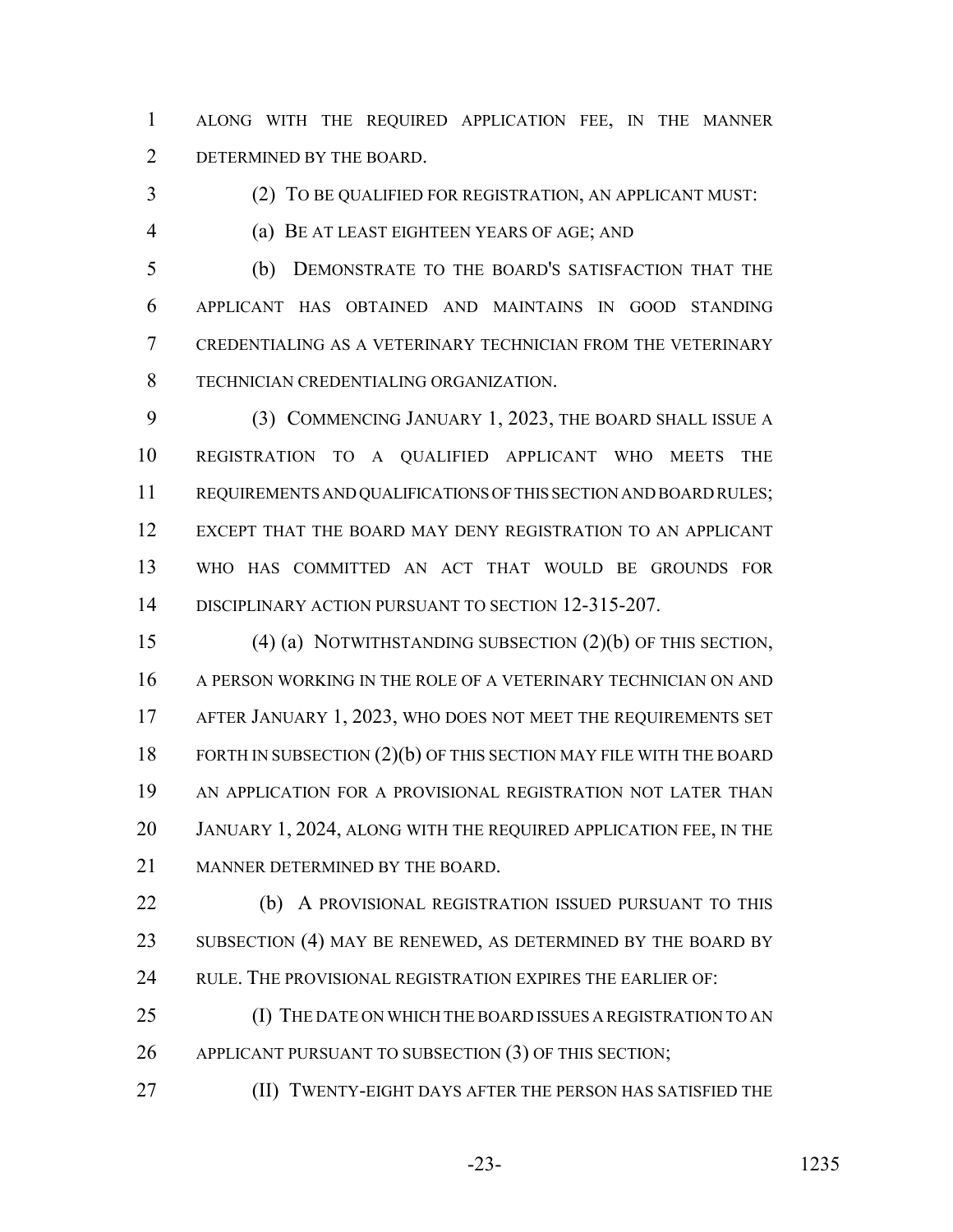1 REQUIREMENTS IN SUBSECTION  $(4)(c)(I)$  OR  $(4)(c)(II)$  OF THIS SECTION AND IS ELIGIBLE TO APPLY TO THE CREDENTIALING ORGANIZATION FOR CREDENTIALING IN THIS STATE;

 (III) THE DATE ON WHICH THE BOARD DENIES THE PROVISIONAL REGISTRATION RENEWAL APPLICATION; OR

(IV) JANUARY 1, 2028.

 (c) THE CREDENTIALING ORGANIZATION SHALL ACCEPT AS SATISFACTION OF EDUCATIONAL AND TESTING REQUIREMENTS FOR CREDENTIALING A PERSON HOLDING A PROVISIONAL REGISTRATION IN GOOD STANDING WHO APPLIES FOR CREDENTIALING NOT LATER THAN DECEMBER 31, 2027, AND WHO DEMONSTRATES TO THE CREDENTIALING ORGANIZATION'S SATISFACTION THAT THE PROVISIONAL REGISTRANT HAS EITHER:

 (I) OBTAINED AT LEAST SIX THOUSAND FIVE HUNDRED HOURS OF WORK EXPERIENCE EQUIVALENT TO THE WORK PERFORMED BY A VETERINARY TECHNICIAN AND HAS PASSED A NATIONAL VETERINARY TECHNICIAN EXAMINATION APPROVED BY THE BOARD PURSUANT TO SECTION 12-315-201 (1)(a)(II); OR

 (II) HAS OBTAINED AT LEAST NINE THOUSAND HOURS OF WORK EXPERIENCE EQUIVALENT TO THE WORK PERFORMED BY A VETERINARY TECHNICIAN.

22 (d) A PERSON HOLDING A PROVISIONAL REGISTRATION IS SUBJECT TO DISCIPLINE PURSUANT TO SECTION 12-315-207.

 (e) NOTWITHSTANDING ANY OTHER PROVISION IN THIS SUBSECTION (4) TO THE CONTRARY, THE BOARD MAY ESTABLISH, BY RULE, A PROCESS FOR AND CONDITIONS UNDER WHICH A PROVISIONAL REGISTRANT MAY APPLY FOR A HARDSHIP EXTENSION TO EXTEND, TO A DATE NOT LATER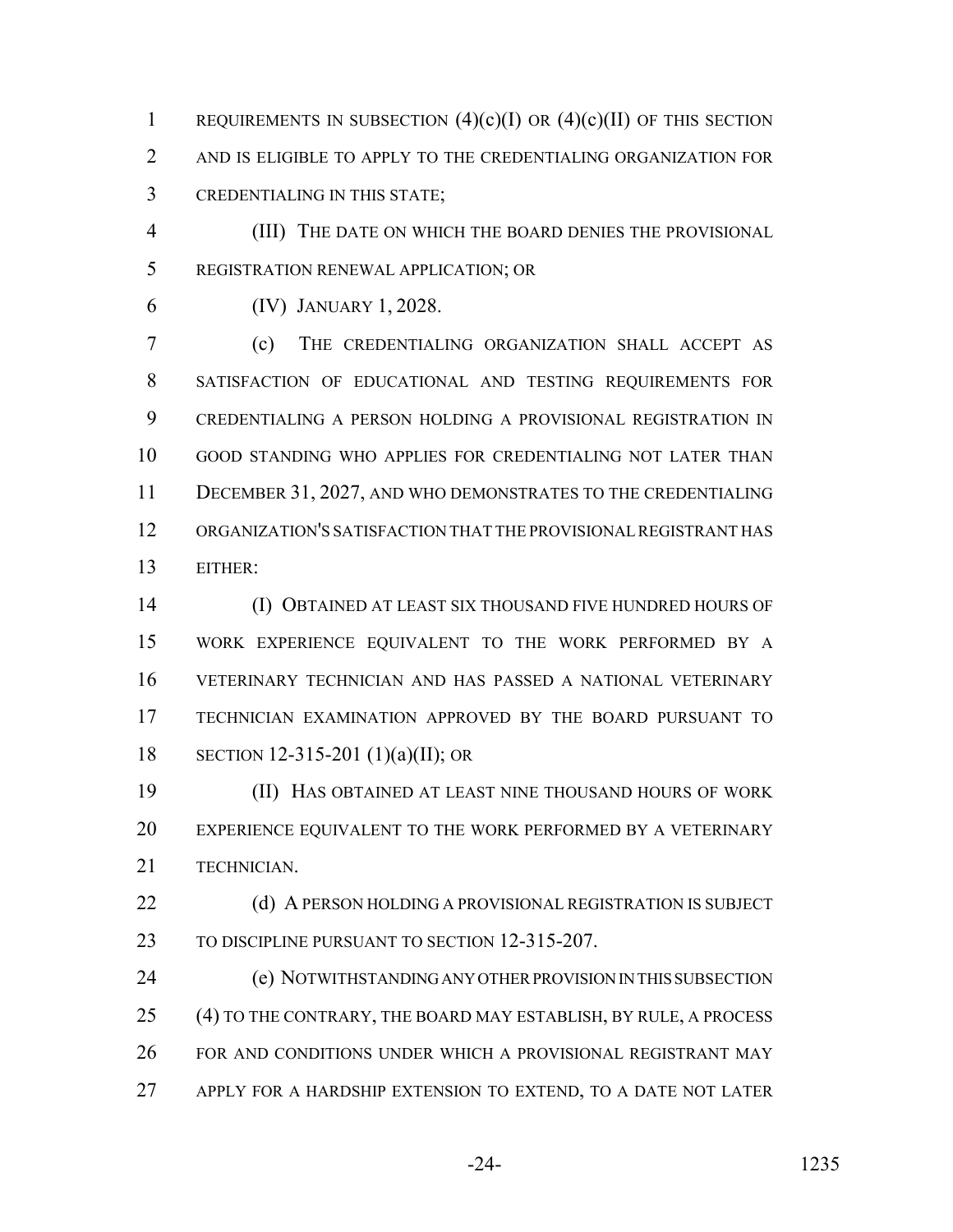THAN JUNE 30, 2028:

**(I) THE VALIDITY OF A PROVISIONAL REGISTRATION;** 

 (II) THE TIME WITHIN WHICH THE PROVISIONAL REGISTRANT MAY SATISFY THE EDUCATION AND TESTING REQUIREMENTS; OR

 (III) THE DATE BY WHICH THE PROVISIONAL REGISTRANT MUST APPLY TO THE CREDENTIALING ORGANIZATION.

 (f) THIS SUBSECTION (4) IS REPEALED, EFFECTIVE OCTOBER 1, 2028.

 (5) THE BOARD SHALL MAKE AVAILABLE ON ITS WEBSITE THE REQUIREMENTS FOR CREDENTIALING BY THE CREDENTIALING ORGANIZATION, AS WELL AS INFORMATION CONCERNING THE VETERINARY TECHNICIAN REGISTRATION BY ENDORSEMENT UNDER SECTION 12-315-205 13 AND THE OCCUPATIONAL CREDENTIAL PORTABILITY PROGRAM.

 **12-315-204. Use of title restricted.** ON AND AFTER JANUARY 1, 2024, ONLY A PERSON WHO IS REGISTERED PURSUANT TO THIS PART 2 MAY USE THE TITLE "VETERINARY TECHNICIAN" OR "REGISTERED VETERINARY TECHNICIAN" OR THE INITIALS "VT" OR "RVT".

 **12-315-205. Veterinary technicians - registration by endorsement.** THE BOARD MAY ISSUE A REGISTRATION BY ENDORSEMENT TO A VETERINARY TECHNICIAN APPLICANT WHO SATISFIES THE REQUIREMENTS OF THE OCCUPATIONAL CREDENTIAL PORTABILITY PROGRAM.

 **12-315-206. Expiration, renewal, reinstatement, or reactivation of a registration - inactive status - rules - definition.** 25 (1) A REGISTRATION ISSUED PURSUANT TO THIS PART 2 IS SUBJECT TO THE RENEWAL, EXPIRATION, REINSTATEMENT, AND DELINQUENCY FEE PROVISIONS SPECIFIED IN SECTION 12-20-202 (1) AND (2). A PERSON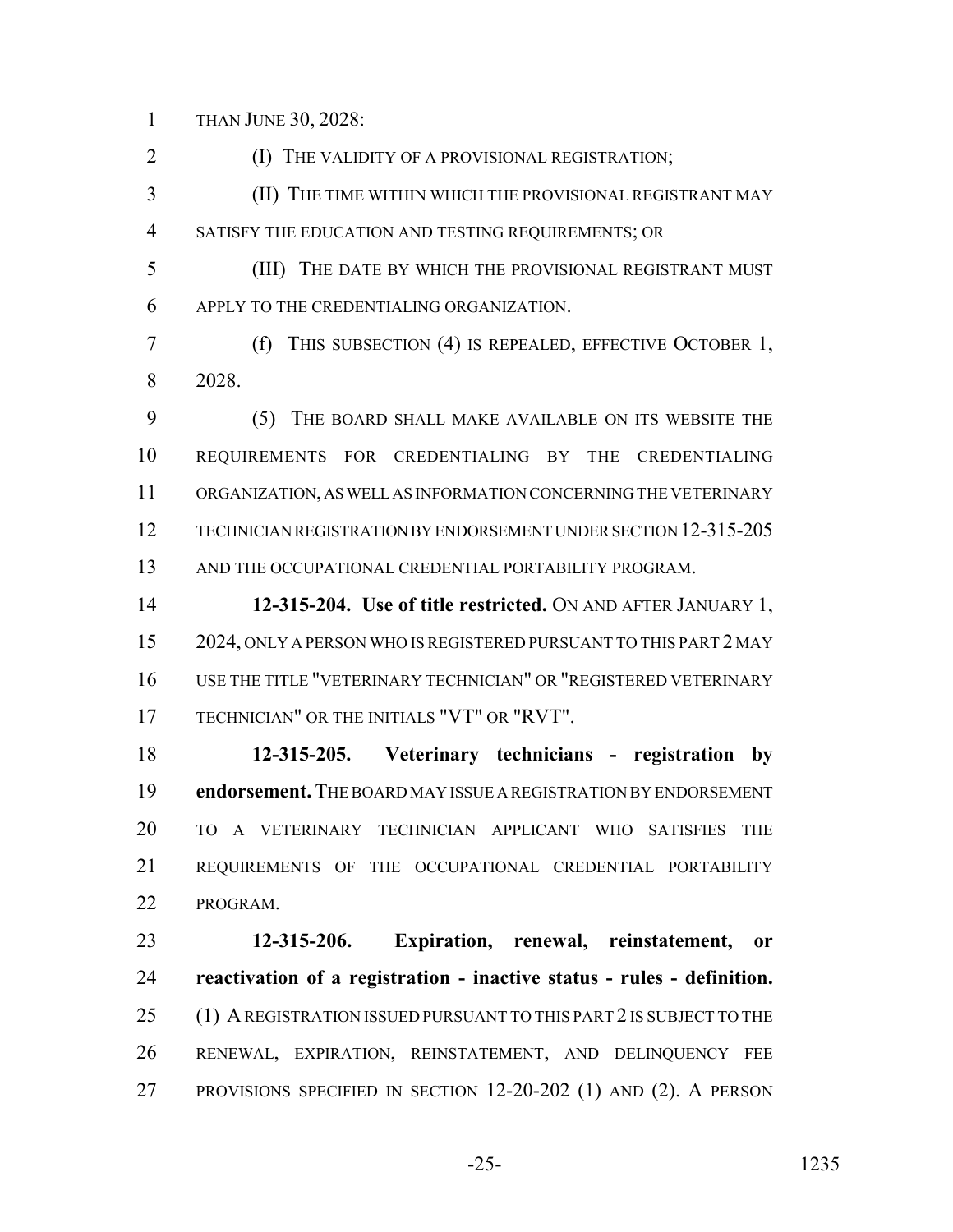WHOSE REGISTRATION EXPIRES IS SUBJECT TO THE PENALTIES PROVIDED 2 IN THIS PART 2 OR SECTION 12-20-202 (1).

 (2) THE BOARD, BY RULE, MAY WAIVE A VETERINARY TECHNICIAN'S RENEWAL FEE WHILE THE VETERINARY TECHNICIAN IS ON ACTIVE DUTY WITH ANY BRANCH OF THE ARMED SERVICES OF THE UNITED STATES.THE PERIOD DURING WHICH THE RENEWAL FEE IS WAIVED CANNOT EXCEED THE LONGER OF THREE YEARS OR THE DURATION OF A NATIONAL EMERGENCY.

 (3) THE BOARD SHALL NOT RENEW, REINSTATE, OR REACTIVATE A REGISTRATION ISSUED PURSUANT TO SECTION 12-315-203(3) UNLESS THE VETERINARY TECHNICIAN DEMONSTRATES TO THE BOARD'S SATISFACTION THAT THE VETERINARY TECHNICIAN MAINTAINS ACTIVE CREDENTIALING WITH THE CREDENTIALING ORGANIZATION.SUBJECT TO BOARD RULE, THE EVIDENCE MAY BE PROVIDED BY AN ATTESTATION ON THE REGISTRATION APPLICATION.

 (4) (a) UPON NOTICE TO THE BOARD, THE BOARD SHALL TRANSFER A VETERINARY TECHNICIAN'S REGISTRATION TO INACTIVE STATUS. IF A PERSON WHOSE REGISTRATION IS IN INACTIVE STATUS WISHES TO RESUME PRACTICING AS A VETERINARY TECHNICIAN, THE PERSON SHALL APPLY TO THE BOARD IN A FORM AND MANNER APPROVED BY THE BOARD AND SHALL DEMONSTRATE, TO THE SATISFACTION OF THE BOARD, THAT THE PERSON 22 HAS OBTAINED AND MAINTAINS CREDENTIALING IN GOOD STANDING BY 23 THE CREDENTIALING ORGANIZATION.

 (b) THE BOARD MAY PURSUE DISCIPLINARY PROCEEDINGS PURSUANT TO SECTION 12-315-207 AGAINST A VETERINARY TECHNICIAN WHOSE REGISTRATION IS INACTIVE PURSUANT TO THIS SUBSECTION (4) FOR CONDUCT THAT VIOLATES THIS PART 2 THAT THE PERSON ENGAGES IN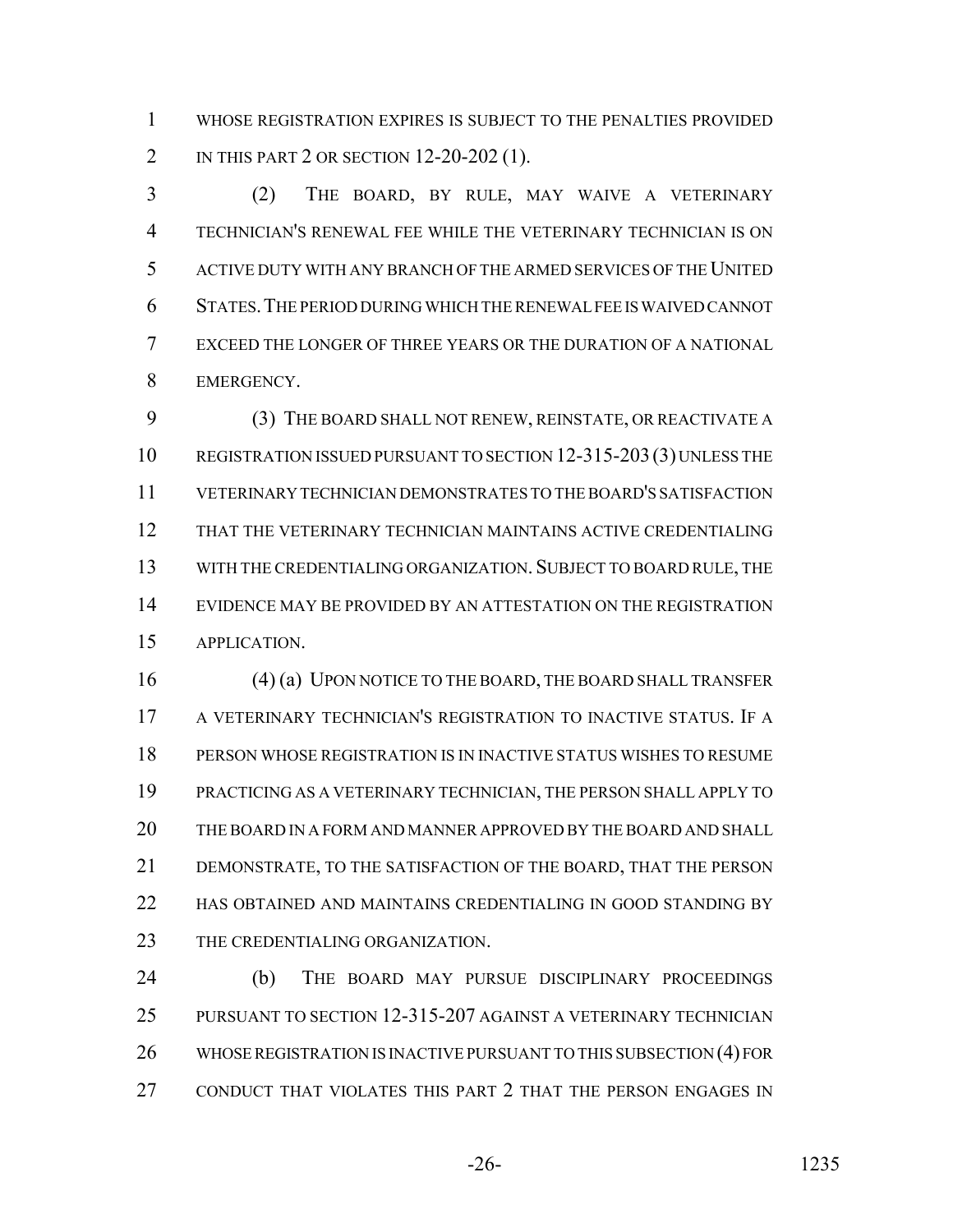WHILE THE REGISTRATION IS IN INACTIVE STATUS.

 **12-315-207. Discipline of a registered veterinary technician - repeal.** (1) UPON RECEIPT OF A SIGNED COMPLAINT BY A COMPLAINANT OR UPON ITS OWN MOTION, THE BOARD MAY PROCEED TO A HEARING IN ACCORDANCE WITH SECTION 12-315-113. AFTER A HEARING, AND BY A CONCURRENCE OF A MAJORITY OF MEMBERS, THE BOARD MAY TAKE DISCIPLINARY ACTION AS AUTHORIZED IN SECTION 12-20-404 AGAINST AN APPLICANT FOR A REGISTRATION OR A REGISTERED VETERINARY TECHNICIAN FOR ANY OF THE FOLLOWING REASONS:

 (a) VIOLATION OF ANY PROVISION OF THIS ARTICLE 315, AN 11 APPLICABLE PROVISION OF ARTICLE 20 OR 30 OF THIS TITLE 12, OR ANY 12 RULE OR ORDER OF THE BOARD;

 (b) (I) FRAUD, MISREPRESENTATION, OR DECEPTION IN ATTEMPTING TO OBTAIN OR IN OBTAINING A REGISTRATION OR RENEWING A REGISTRATION;

 (II) (A) FRAUD, MISREPRESENTATION, OR DECEPTION IN ATTEMPTING TO OBTAIN OR IN OBTAINING A PROVISIONAL REGISTRATION OR RENEWING A PROVISIONAL REGISTRATION;

 (B) THIS SUBSECTION (1)(b)(II) IS REPEALED, EFFECTIVE OCTOBER 1, 2028.

21 (c) CONVICTION OF A CHARGE OF CRUELTY TO ANIMALS:

22 (d) WILLFULLY MAKING ANY FALSE STATEMENT AS TO ANY MATERIAL MATTER IN ANY OATH OR AFFIDAVIT THAT IS REQUIRED BY THIS ARTICLE 315;

 (e) UNPROFESSIONAL OR UNETHICAL CONDUCT OR ENGAGING IN PRACTICES THAT ARE IN VIOLATION OF GENERALLY ACCEPTED STANDARDS FOR PRACTICE AS A VETERINARY TECHNICIAN OR PRESCRIBED BY THE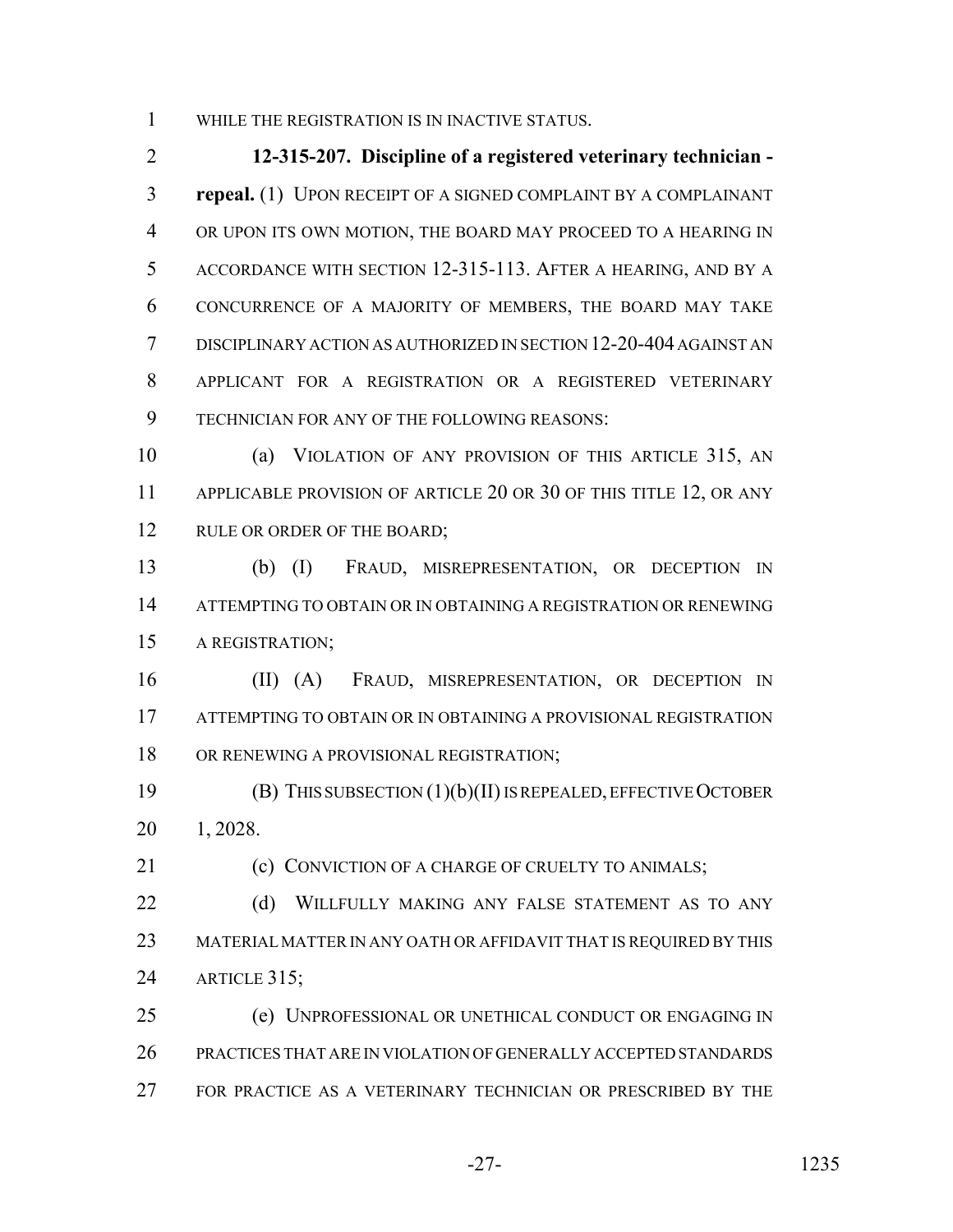RULES OF THE BOARD;

(f) THE VETERINARY TECHNICIAN:

 (I) HAS A REGISTRATION OR CREDENTIAL AS A VETERINARY TECHNICIAN IN ANOTHER STATE REVOKED OR SUSPENDED;

(II) IS OTHERWISE DISCIPLINED BY ANOTHER STATE; OR

 (III) HAS COMMITTED ACTS IN ANOTHER STATE THAT WOULD SUBJECT THE PERSON TO DISCIPLINARY ACTION IN THIS STATE;

 (g) PRACTICING AS A VETERINARY TECHNICIAN WHILE IN INACTIVE STATUS OR WHILE THE PERSON'S REGISTRATION IS EXPIRED;

 (h) FAILING TO NOTIFY THE BOARD WITHIN THIRTY DAYS AFTER A DISCIPLINARY ACTION, WHETHER IN THIS STATE OR IN ANOTHER STATE, AGAINST THE PERSON'S CREDENTIAL THAT ALLOWS THE PERSON TO HOLD 13 A REGISTRATION IN THIS STATE;

 (i) CONVICTION OF A VIOLATION OF THE "UNIFORM CONTROLLED SUBSTANCES ACT OF 2013", ARTICLE 18 OF TITLE 18; THE FEDERAL "CONTROLLED SUBSTANCES ACT", 21 U.S.C. SEC. 801 ET SEQ., AS AMENDED; OR THE FEDERAL "CONTROLLED SUBSTANCES IMPORT AND EXPORT ACT", 21 U.S.C. SEC. 951 ET SEQ., AS AMENDED;

 (j) CONVICTION OF A CRIME IN THE COURTS OF THIS STATE OR OF A CRIME IN ANY OTHER STATE, ANY TERRITORY, OR ANY OTHER COUNTRY 21 FOR AN OFFENSE RELATED TO THE CONDUCT REGULATED BY THIS PART 2, REGARDLESS OF WHETHER THE SENTENCE IS DEFERRED. AS USED IN THIS 23 SUBSECTION  $(1)(j)$ , "CONVICTION" INCLUDES A PLEA OF GUILTY OR A PLEA 24 OF NOLO CONTENDERE ACCEPTED BY THE COURT.

 (k) HABITUAL OR EXCESSIVE USE OR ABUSE OF ALCOHOL BEVERAGES, A HABIT-FORMING DRUG, OR A CONTROLLED SUBSTANCE AS DEFINED IN SECTION 18-18-102 (5);

-28- 1235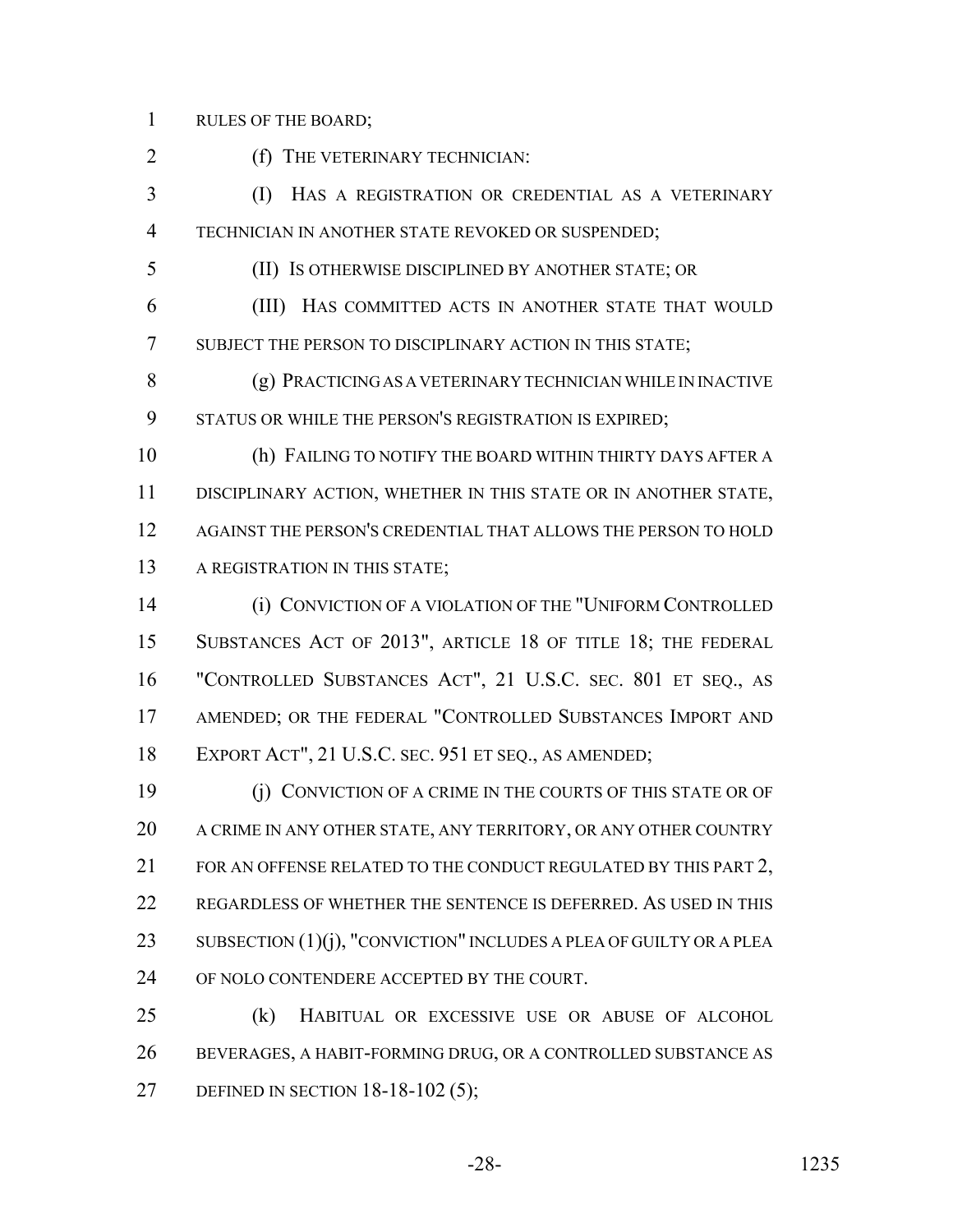(l) A DETERMINATION THAT THE INDIVIDUAL IS MENTALLY INCOMPETENT BY A COURT OF COMPETENT JURISDICTION, AND THE COURT HAS ENTERED, PURSUANT TO PART 3 OR 4 OF ARTICLE 14 OF TITLE 15 OR SECTION 27-65-109 (4) OR 27-65-127, AN ORDER SPECIFICALLY FINDING THAT THE MENTAL INCOMPETENCY IS OF SUCH A DEGREE THAT THE INDIVIDUAL IS INCAPABLE OF CONTINUING TO HOLD A REGISTRATION AS A VETERINARY TECHNICIAN;

8 (m) FAILING TO REPORT A KNOWN VIOLATION OF ANY PROVISION OF THIS SECTION;

 (n) PRACTICING OR PERFORMING SERVICES BEYOND A REGISTRANT'S SCOPE OF COMPETENCE;

 (o) FAILING TO RESPOND TO A COMPLAINT AGAINST THE REGISTRANT;

 (p) FAILING TO PROVIDE TO THE BOARD AN UPDATED MAILING ADDRESS AND OTHER CONTACT INFORMATION AS REQUIRED BY THE BOARD WITHIN THIRTY DAYS AFTER A CHANGE IN THE INFORMATION; OR

 (q) FAILING TO COMPLY WITH THE TERMS AGREED TO UNDER A CONFIDENTIAL AGREEMENT ENTERED INTO UNDER SECTIONS 12-30-108 AND 12-315-125.

20 (2) THE BOARD MAY SEND A LETTER OF ADMONITION TO A REGISTRANT UNDER THE CIRCUMSTANCES SPECIFIED IN AND IN 22 ACCORDANCE WITH SECTION 12-20-404 (4).

23 (3) THE BOARD MAY SEND A CONFIDENTIAL LETTER OF CONCERN TO THE REGISTRANT UNDER THE CIRCUMSTANCES SPECIFIED IN SECTION 12-20-404 (5).

 (4) THE RECORD OF CONVICTION OF A FELONY IN A COURT OF COMPETENT JURISDICTION IS SUFFICIENT EVIDENCE FOR THE BOARD TO

-29- 1235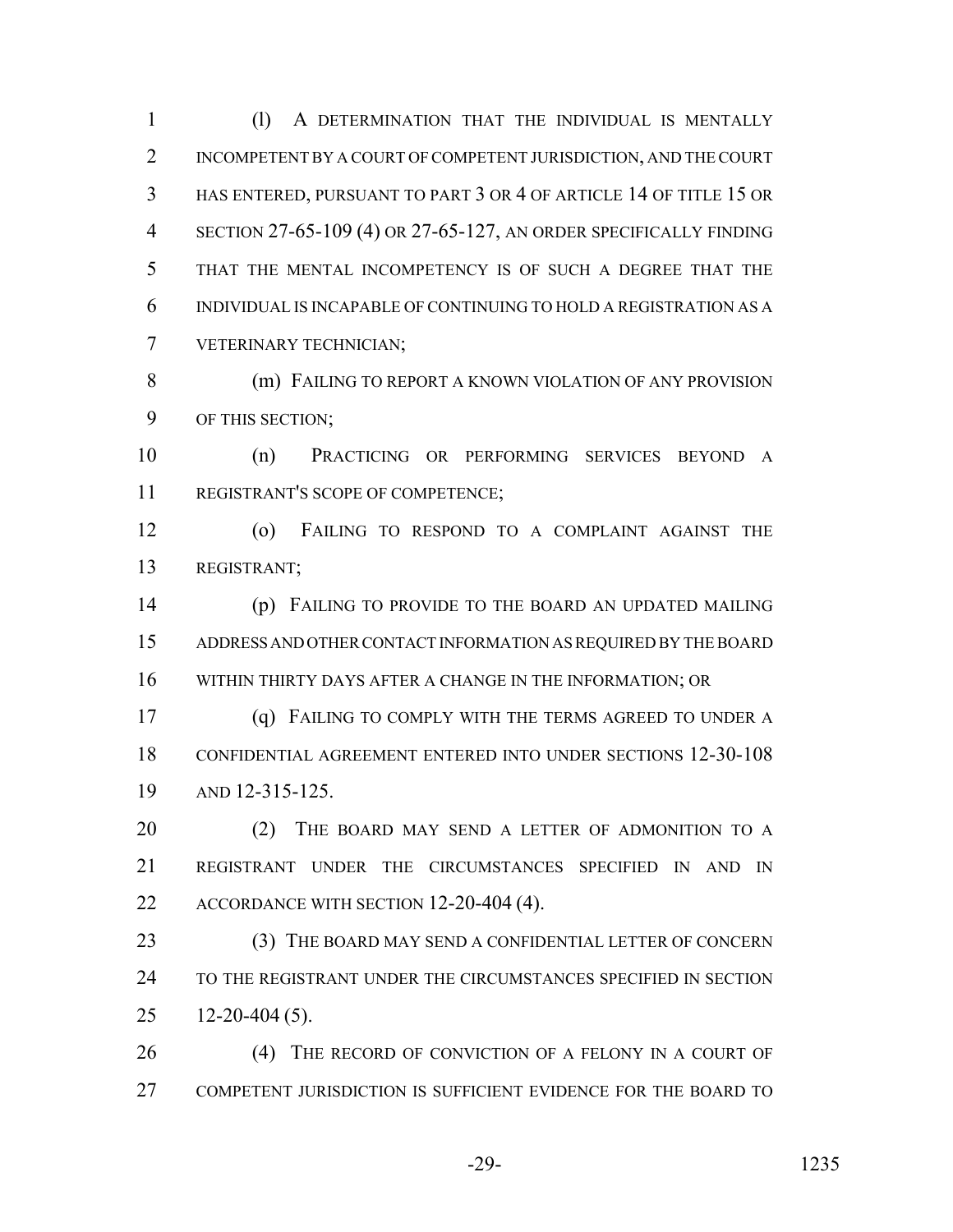TAKE DISCIPLINARY ACTION AGAINST THE REGISTRANT AS DEEMED PROPER BY THE BOARD. FOR THE PURPOSES OF THIS PART 2, A CONVICTION IS DEEMED TO BE A CONVICTION THAT HAS BEEN UPHELD BY THE HIGHEST APPELLATE COURT HAVING JURISDICTION OR A CONVICTION UPON WHICH THE TIME FOR FILING AN APPEAL HAS PASSED.

 (5) WITH RESPECT TO DENYING THE ISSUANCE OF A VETERINARY TECHNICIAN REGISTRATION OR TAKING DISCIPLINARY ACTION AGAINST A VETERINARY TECHNICIAN, THE BOARD MAY ACCEPT AS PRIMA FACIE EVIDENCE OF GROUNDS FOR THE ACTION ANY FEDERAL OR STATE ACTION TAKEN AGAINST A VETERINARY TECHNICIAN IN ANOTHER JURISDICTION IF THE VIOLATION THAT PROMPTED THE DISCIPLINARY ACTION IN THE JURISDICTION WOULD CONSTITUTE GROUNDS FOR DISCIPLINARY ACTION UNDER THIS SECTION.

 (6) IN ADDITION TO ANY OTHER PENALTY THAT MAY BE IMPOSED PURSUANT TO THIS SECTION, A PERSON VIOLATING ANY PROVISION OF THIS PART 2 OR ANY RULES PROMULGATED PURSUANT TO THIS PART 2 MAY BE FINED NOT LESS THAN ONE HUNDRED DOLLARS NOR MORE THAN ONE THOUSAND DOLLARS FOR ANY SUCH VIOLATION.

 (7) THE BOARD MAY ISSUE CEASE-AND-DESIST ORDERS UNDER THE CIRCUMSTANCES AND IN ACCORDANCE WITH SECTION 12-20-405; EXCEPT THAT THE BOARD MAY ALSO ISSUE A CEASE-AND-DESIST ORDER ON ITS OWN MOTION.

 (8) THE BOARD MAY SUSPEND THE REGISTRATION OF A VETERINARY TECHNICIAN WHO FAILS TO COMPLY WITH AN ORDER OF THE BOARD ISSUED IN ACCORDANCE WITH THIS SECTION. THE BOARD MAY IMPOSE THE REGISTRATION SUSPENSION UNTIL THE REGISTRANT COMPLIES WITH THE BOARD'S ORDER.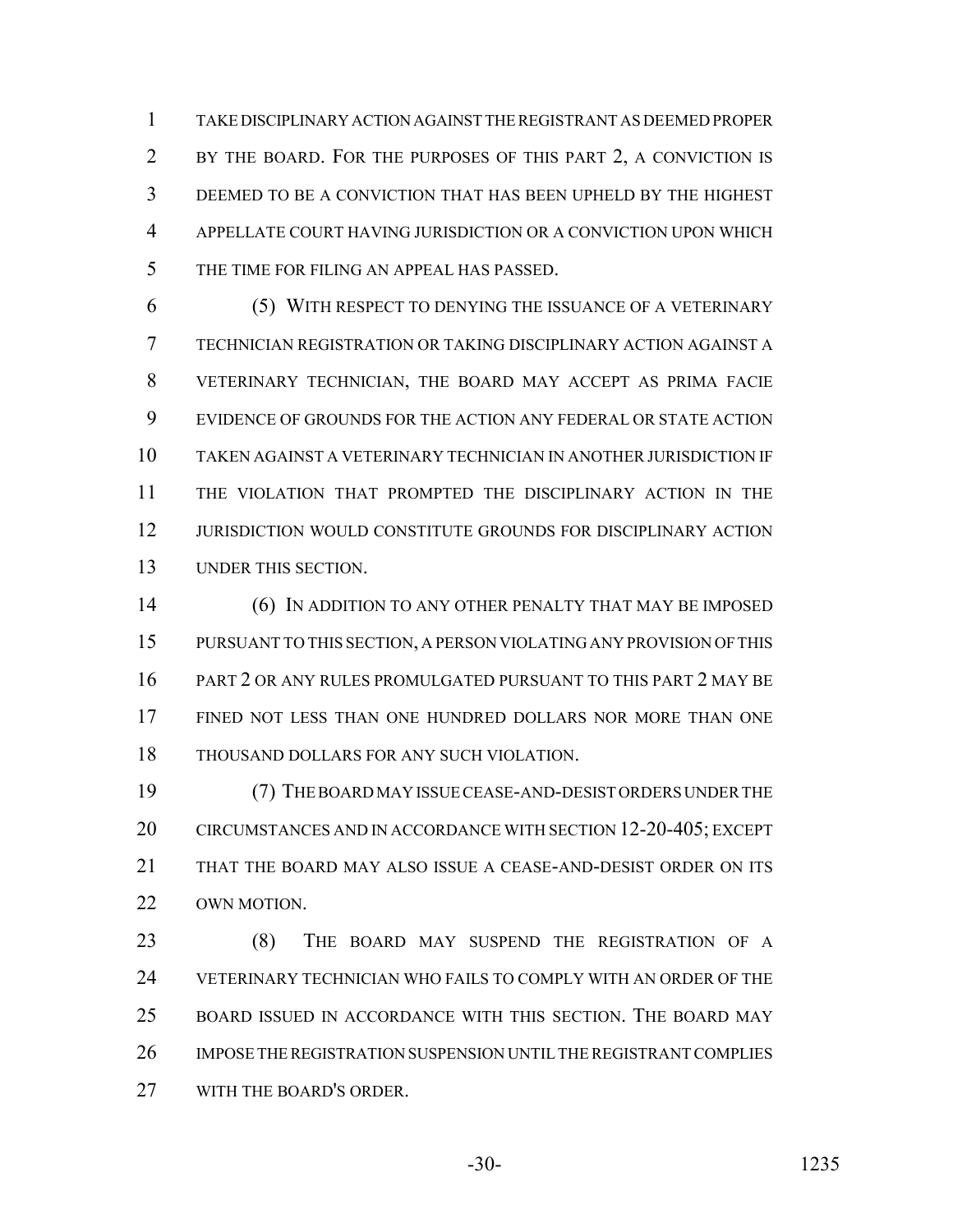**12-315-208. Examination of registrants - behavioral health - mental health - physical conditions.** (1) (a) (I) IF, UPON RECEIPT OF A SIGNED COMPLAINT BY A COMPLAINANT, THE BOARD HAS REASONABLE CAUSE TO BELIEVE THAT A VETERINARY TECHNICIAN IS UNABLE TO PRACTICE AS A VETERINARY TECHNICIAN WITH REASONABLE SKILL AND SAFETY TO PATIENTS OR CLIENTS DUE TO A PHYSICAL CONDITION OR A BEHAVIORAL HEALTH, MENTAL HEALTH, OR SUBSTANCE USE DISORDER, THE BOARD MAY REQUIRE IN WRITING THAT THE VETERINARY TECHNICIAN SUBMIT TO AN EXAMINATION TO EVALUATE:

 (A) THE EXISTENCE AND EXTENT OF THE PHYSICAL CONDITION OR THE BEHAVIORAL HEALTH, MENTAL HEALTH, OR SUBSTANCE USE DISORDER; AND

 (B) ANY IMPACT THE PHYSICAL CONDITION OR THE BEHAVIORAL HEALTH, MENTAL HEALTH, OR SUBSTANCE USE DISORDER HAS ON THE VETERINARY TECHNICIAN'S ABILITY TO PRACTICE AS A VETERINARY TECHNICIAN WITH REASONABLE SKILL AND SAFETY TO PATIENTS AND CLIENTS.

 (II) A QUALIFIED PROFESSIONAL EMPLOYED BY OR CONTRACTING WITH A VETERINARY PEER HEALTH ASSISTANCE PROGRAM THAT THE BOARD HAS SELECTED AS A DESIGNATED PROVIDER UNDER SECTION 12-315-123 SHALL CONDUCT AN EXAMINATION REQUIRED BY SUBSECTION  $(1)(a)(I)$  OF THIS SECTION.

 (b) IF A VETERINARY TECHNICIAN FAILS TO SUBMIT TO AN 24 EXAMINATION REQUIRED UNDER SUBSECTION  $(1)(a)$  OF THIS SECTION, THE BOARD MAY SUSPEND THE VETERINARY TECHNICIAN'S REGISTRATION UNTIL THE VETERINARY TECHNICIAN SUBMITS TO THE EXAMINATION; HOWEVER, IF THE VETERINARY TECHNICIAN DEMONSTRATES TO THE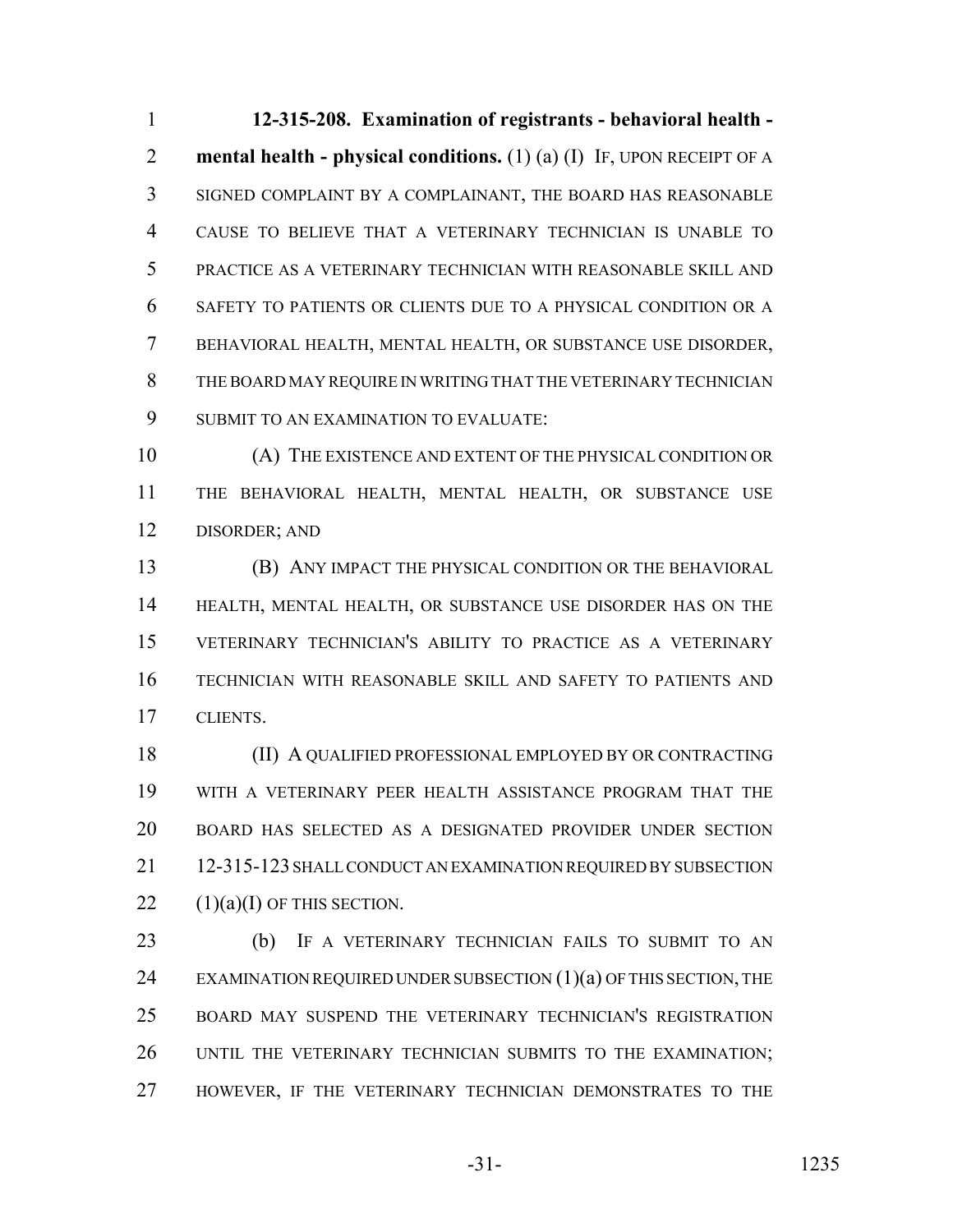SATISFACTION OF THE BOARD THAT THE FAILURE TO SUBMIT TO THE EXAMINATION IS DUE TO CIRCUMSTANCES BEYOND THE VETERINARY TECHNICIAN'S CONTROL, THE BOARD SHALL NOT SUSPEND THE VETERINARY TECHNICIAN'S REGISTRATION.

 (2) EVERY VETERINARY TECHNICIAN IN THIS STATE IS DEEMED, BY PRACTICING AS A VETERINARY TECHNICIAN OR APPLYING FOR A RENEWAL OF THE PERSON'S REGISTRATION, TO HAVE:

**(a) GIVEN CONSENT TO SUBMIT TO AN EXAMINATION THAT THE** 9 BOARD MAY REQUIRE UNDER SUBSECTION (1)(a) OF THIS SECTION; AND

 (b) WAIVED AN OBJECTION TO THE ADMISSIBILITY OF THE EXAMINING PROFESSIONAL'S TESTIMONY OR EXAMINATION REPORTS AT A BOARD HEARING ON GROUNDS THAT THE TESTIMONY OR REPORTS ARE PRIVILEGED COMMUNICATIONS.

 (3) (a) A PERSON SHALL NOT USE THE RESULTS OF AN EXAMINATION ORDERED UNDER SUBSECTION (1)(a) OF THIS SECTION AS EVIDENCE IN ANY PROCEEDING OTHER THAN A PROCEEDING BEFORE THE BOARD.

 (b) EXCEPT AS PROVIDED IN SUBSECTION (3)(a) OF THIS SECTION, ANY EXAMINATION RESULTS, THE FACT THAT THE EXAMINATION WAS ADMINISTERED, AND THE COMPLAINT THAT PROMPTED THE EXAMINATION SHALL BE KEPT CONFIDENTIAL, ARE NOT PUBLIC RECORDS, AND ARE NOT AVAILABLE TO THE PUBLIC.

 **12-315-209. Duties of licensed veterinarian - direction and supervision of veterinary technician - rules.** (1) A VETERINARY TECHNICIAN IS AUTHORIZED TO PROVIDE CARE TO ANIMALS UNDER THE 26 DIRECTION AND SUPERVISION, AS DEFINED BY THE BOARD BY RULE, OF A LICENSED VETERINARIAN WHO IS RESPONSIBLE FOR THE VETERINARY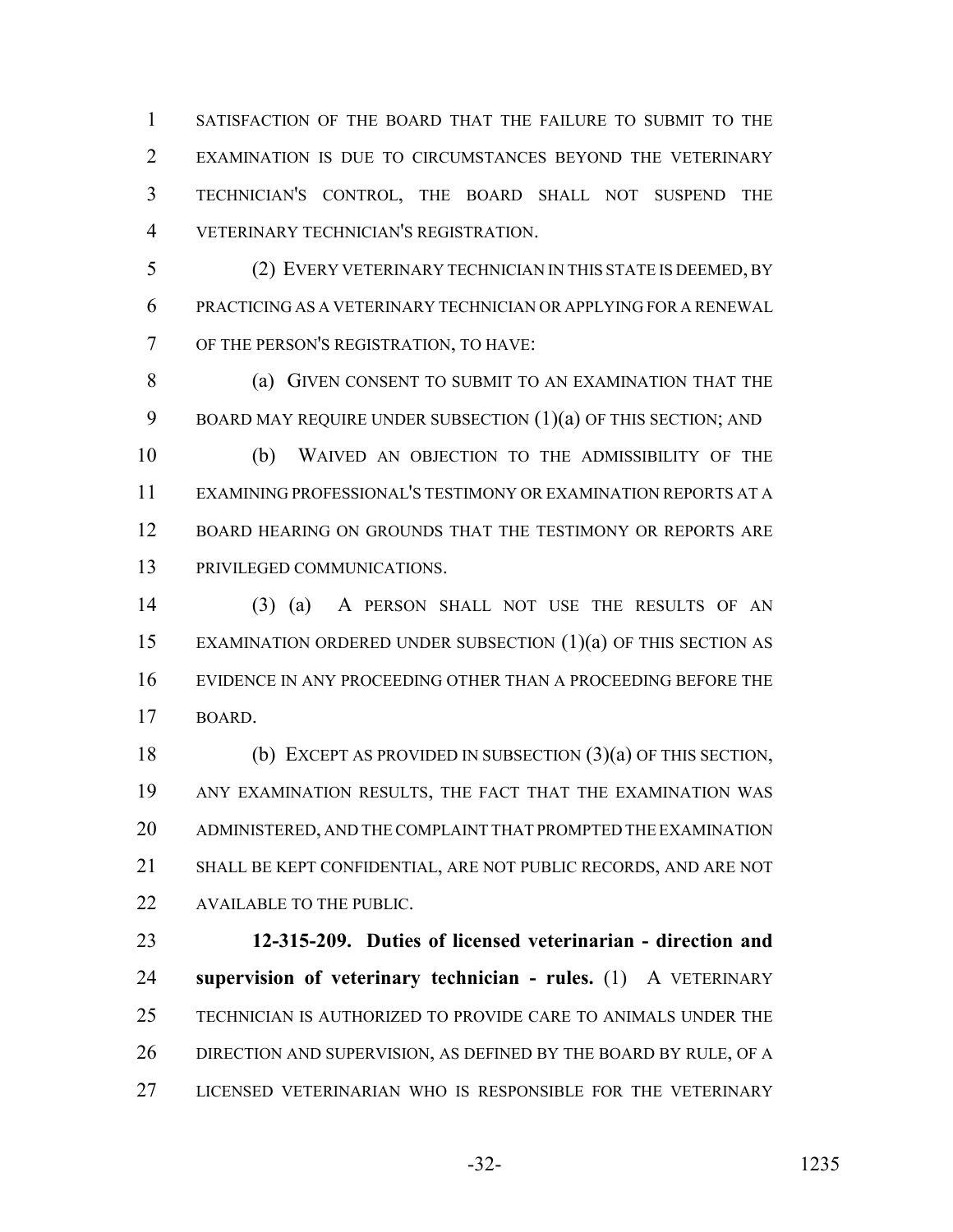TECHNICIAN'S PERFORMANCE. THE LICENSED VETERINARIAN DIRECTING AND SUPERVISING THE VETERINARY TECHNICIAN IS RESPONSIBLE FOR THE CARE OF THE ANIMAL.

 (2) NOTHING IN THIS PART 2 PROHIBITS A PERSON WHO IS NOT A VETERINARY TECHNICIAN PURSUANT TO THIS PART 2 FROM PERFORMING TASKS RELATING TO ANIMAL CARE UNDER THE DIRECTION AND SUPERVISION OF A LICENSED VETERINARIAN WHO IS RESPONSIBLE FOR THE CARE OF THE ANIMAL.

 **12-315-210. Unauthorized practice - penalties.** A PERSON WHO PRACTICES OR OFFERS OR ATTEMPTS TO PRACTICE AS A VETERINARY TECHNICIAN WITHOUT AN ACTIVE REGISTRATION ISSUED UNDER THIS PART 12 2 IS SUBJECT TO PENALTIES PURSUANT TO SECTION 12-20-407 (1)(a).

 **SECTION 22.** In Colorado Revised Statutes, 12-280-103, **add** (2.5) as follows:

 **12-280-103. Definitions - rules.** As used in this article 280, unless the context otherwise requires or the term is otherwise defined in another part of this article 280:

 (2.5) "ANIMALSHELTER"HAS THE MEANING SET FORTH IN SECTION 35-80-102.

**SECTION 23.** In Colorado Revised Statutes, 12-280-112, **amend**

21  $(1)(q)$  as follows:

 **12-280-112. Fees.**(1) The director shall determine, and the board shall collect, fees pursuant to section 12-20-105 for the following licenses, certifications, and registrations:

 (q) For the initial and renewal registration of humane societies ANIMAL SHELTERS and animal control agencies pursuant to section 12-280-119 (12);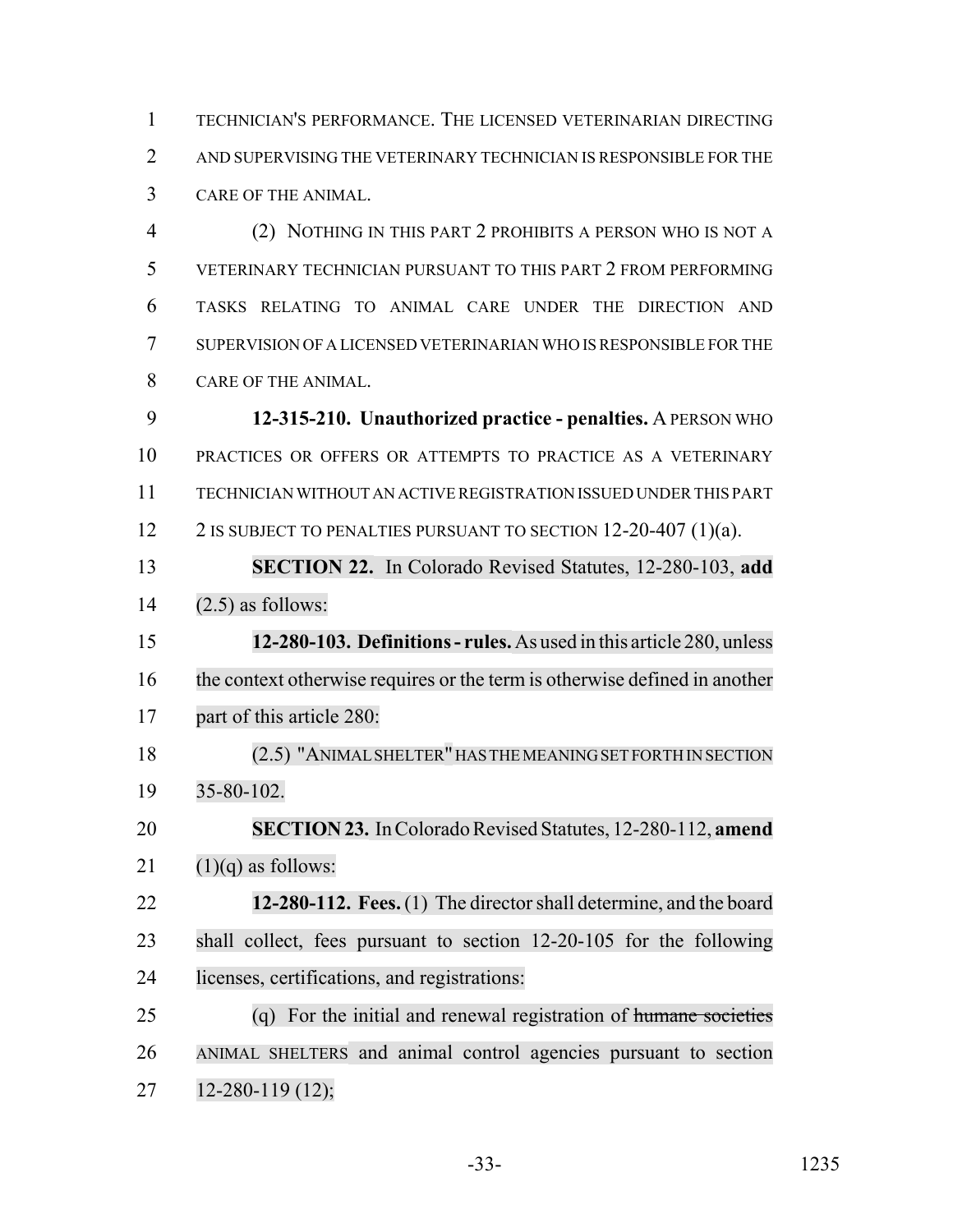| $\mathbf{1}$   | SECTION 24. In Colorado Revised Statutes, 12-280-119, amend                              |
|----------------|------------------------------------------------------------------------------------------|
| $\overline{2}$ | $(12)(a)$ and $(12)(b)$ as follows:                                                      |
| 3              | 12-280-119. Registration of facilities - rules. $(12)(a)$ A humane                       |
| 4              | society AN ANIMAL SHELTER that is duly registered with the secretary of                  |
| 5              | state and has been in existence and in business for at least five years in               |
| 6              | this state as a nonprofit corporation, or an animal control agency that is               |
| 7              | operated by a unit of government, shall register with the board.                         |
| 8              | (b) The board may issue a limited license to $\alpha$ humane society AN                  |
| 9              | ANIMAL SHELTER or animal control agency to perform the activities                        |
| 10             | described in section $12-280-120$ (17).                                                  |
| 11             | SECTION 25. In Colorado Revised Statutes, 12-280-120, amend                              |
| 12             | $(17)(a)$ introductory portion and $(17)(b)$ ; and <b>add</b> $(17)(a)(III)$ as follows: |
| 13             | 12-280-120. Compounding - dispensing - sale of drugs and                                 |
| 14             | devices - rules - definition. $(17)$ (a) A humane society AN ANIMAL                      |
| 15             | SHELTER or animal control agency that is registered with the board                       |
| 16             | pursuant to section $12-280-119(12)$ is authorized to:                                   |
| 17             | (III)<br>PURCHASE AND POSSESS VACCINES AND ADMINISTER                                    |
| 18             | VACCINES IN ACCORDANCE WITH APPLICABLE LAWS.                                             |
| 19             | (b) A society AN ANIMAL SHELTER or ANIMAL CONTROL agency                                 |
| 20             | registered pursuant to section 12-280-119 (12) shall not permit a person                 |
| 21             | to administer scheduled controlled substances, sodium pentobarbital, or                  |
| 22             | combination<br>in<br>with<br>other<br>pentobarbital<br>sodium<br>noncontrolled           |
| 23             | prescription drugs that are medically recognized for euthanasia unless the               |
| 24             | person has demonstrated adequate knowledge of the potential hazards and                  |
| 25             | proper techniques to be used in administering the drug or combination of                 |
| 26             | drugs.                                                                                   |
| 27             | <b>SECTION 26.</b> In Colorado Revised Statutes, 18-13-123, amend                        |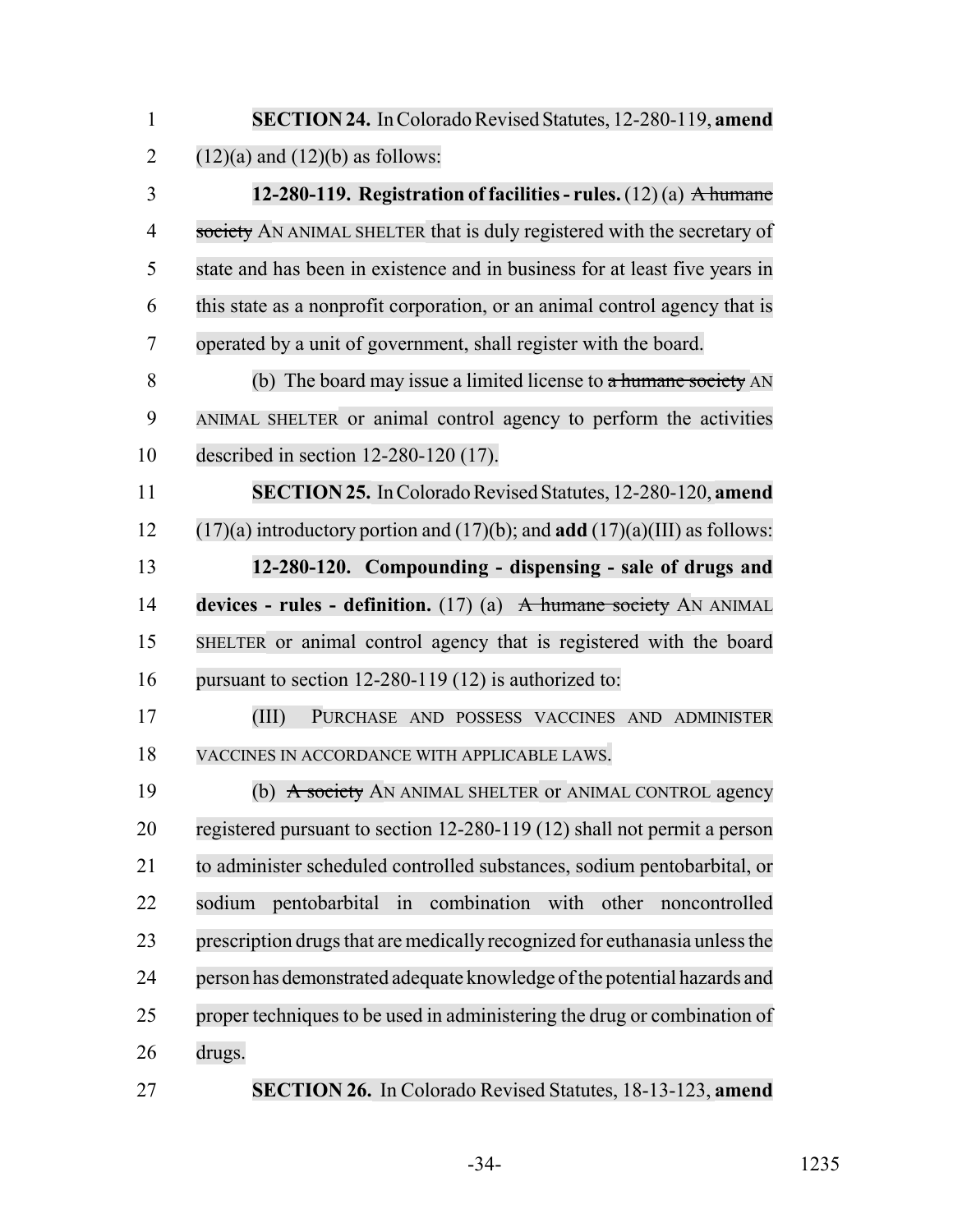1  $(4)(b)$  as follows:

 **18-13-123. Unlawful administration of gamma hydroxybutyrate (GHB) or ketamine.** (4) (b) It shall not be IS NOT a violation of this section if ketamine is distributed or dispensed by or 5 under the direction of such authorized A person AUTHORIZED AS 6 DESCRIBED IN SUBSECTION  $(4)(a)$  OF THIS SECTION for use by a humane 7 society AN ANIMAL SHELTER, AS DEFINED IN SECTION 35-80-102, that is duly registered with the secretary of state and has been in existence and in business for at least five years in this state as a nonprofit corporation or by an animal control agency that is operated by a unit of government to control animals and to euthanize injured, sick, homeless, or unwanted 12 pets or animals if the humane society ANIMAL SHELTER or animal control agency is registered pursuant to section 12-280-119 (12). **SECTION 27.** In Colorado Revised Statutes, **amend** 18-18-103

as follows:

 **18-18-103. Special definition - board.** As used in parts 1 and 2 17 of this article ARTICLE 18, "board" means the state board of pharmacy. As used in parts 3, 4, 5, and 6 of this article ARTICLE 18, "board" means the respective licensing board responsible for licensing and registering practitioners or other persons who are subject to registration pursuant to 21 part 3 of this article ARTICLE 18. For physicians the respective board is the Colorado medical board; for podiatrists the respective board is the 23 Colorado podiatry board; for dentists the respective board is the Colorado dental board; for optometrists the respective board is the state board of optometry; for pharmacists and pharmacies the respective board is the 26 state board of pharmacy; for veterinarians the respective board is the state board of veterinary medicine; and for manufacturers, distributors, and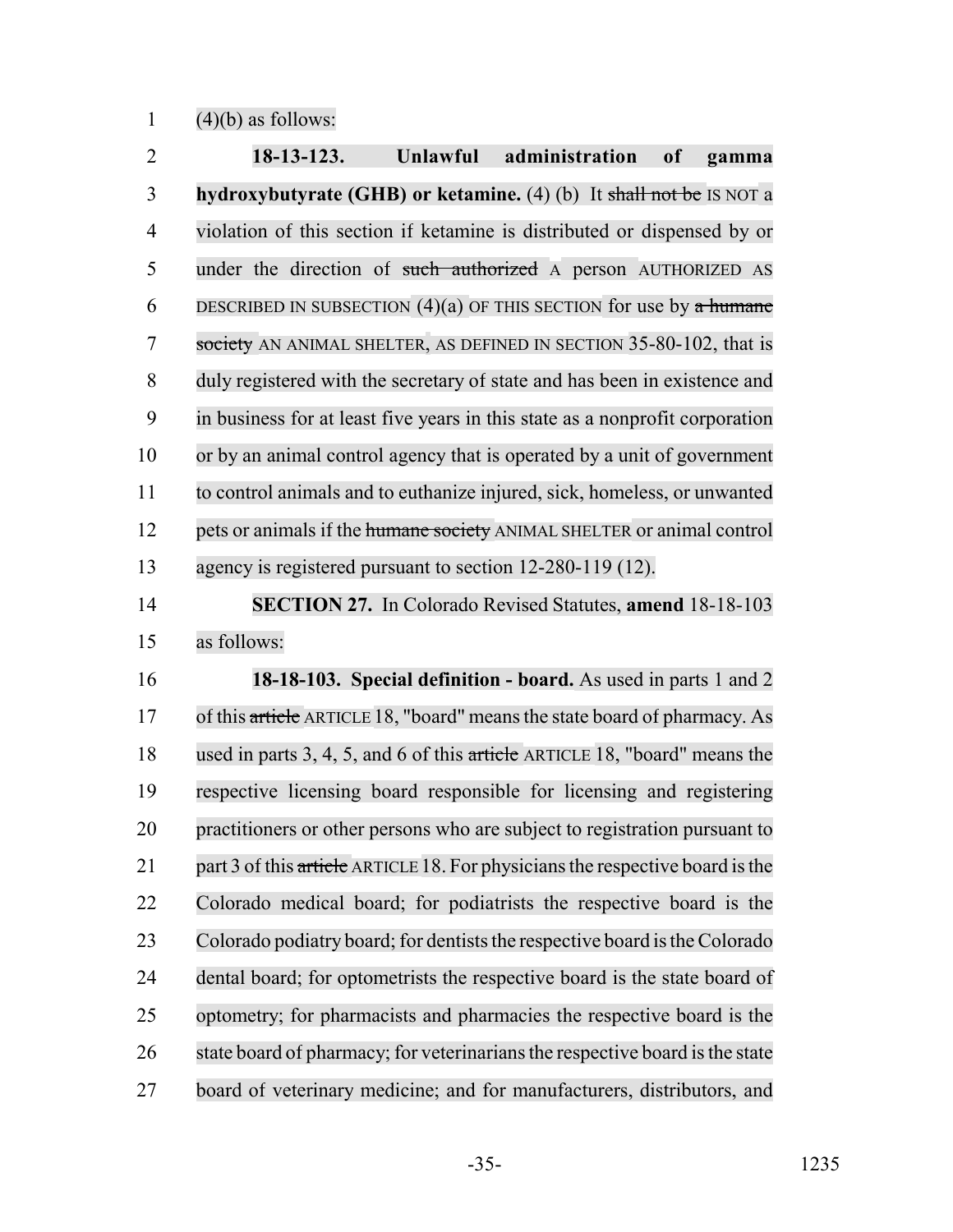1 humane societies ANIMAL SHELTERS, AS DEFINED IN SECTION 35-80-102,

the respective board is the state board of pharmacy.

 **SECTION 28.** In Colorado Revised Statutes, 18-18-302, **amend** (1) as follows:

 **18-18-302. Registration requirements - definitions.** (1) Every person who manufactures, distributes, or dispenses any controlled substance within thisstate, or who proposesto engage in themanufacture, distribution, or dispensing of any controlled substance within this state, shall obtain annually or biannually, if applicable, a registration, issued by the respective licensing board or the department in accordance with rules adopted by such board or by the department. For purposes of this section and this article 18, "registration" or "registered" means the registering of manufacturers, pharmacists, pharmacies, and humane societies ANIMAL 14 SHELTERS, AS DEFINED IN SECTION 35-80-102, located in this state, and 15 distributors located in or doing business in this state, by the state board of pharmacy, asset forth in article 280 of title 12, the licensing of physicians by the Colorado medical board, as set forth in article 240 of title 12, the licensing of podiatrists by the Colorado podiatry board, as set forth in article 290 of title 12, the licensing of dentists by the Colorado dental board, as set forth in article 220 of title 12, the licensing of optometrists by the state board of optometry, as set forth in article 275 of title 12, the 22 licensing of veterinarians by the state board of veterinary medicine, as set forth in article 315 of title 12, and the licensing of researchers and 24 addiction programs by the department of human services, as set forth in part 2 of article 80 of title 27.

# **SECTION 29.** In Colorado Revised Statutes, 25-4-607, **amend** (1)(a) as follows: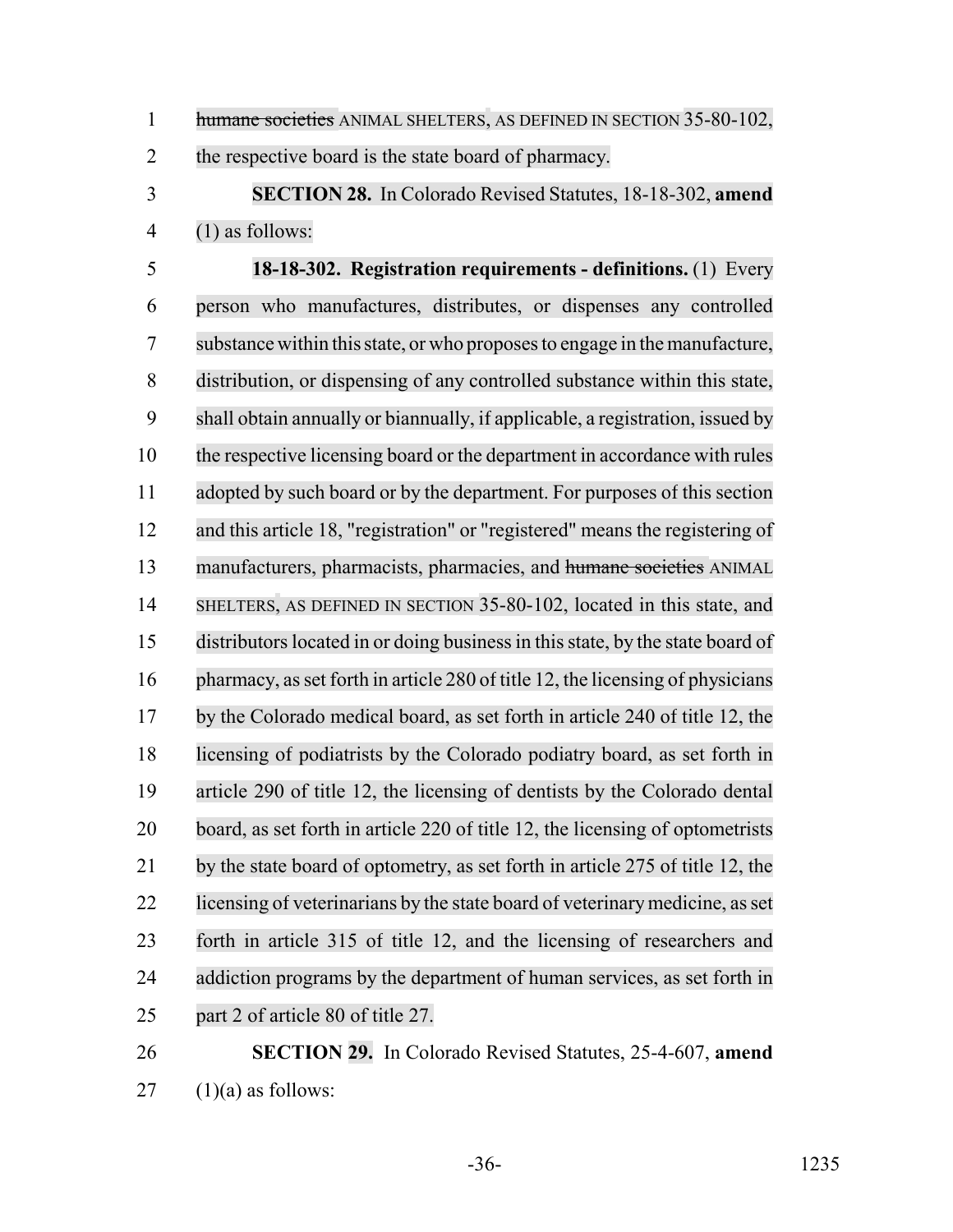**25-4-607. Order of board of health requiring inoculation of animals - veterinarian waiver of order.** (1) (a) When it is deemed advisable in the interest of public health and safety, the board of health of an organized health department or a county board of health may order that all dogs, cats, other pet animals, or other mammals in the county or district be vaccinated against rabies, such vaccination to be performed by a licensed veterinarian OR UNDER THE INDIRECT SUPERVISION, AS DEFINED 8 IN SECTION 12-315-104 (10.5), OF A LICENSED VETERINARIAN. THE VETERINARIAN SIGNING A RABIES VACCINATION CERTIFICATE SHALL ENSURE THAT THE PERSON WHO ADMINISTERED THE VACCINE IS IDENTIFIED ON THE CERTIFICATE AND HAS BEEN APPROPRIATELY TRAINED IN VACCINE STORAGE, HANDLING, AND ADMINISTRATION AND IN THE MANAGEMENT OF ADVERSE EVENTS. **SECTION 30. Appropriation.** (1) For the 2022-23 state fiscal year, \$80,708 is appropriated to the department of regulatory agenciesfor

 use by the division of professions and occupations. This appropriation is from the division of professions and occupations cash fund created in 18 section 12-20-105 (3), C.R.S. To implement this act, the division may use this appropriation as follows:

 (a) \$66,088 for personal services, which amount is based on an assumption that the division will require an additional 1.2 FTE; and

(b) \$14,620 for operating expenses.

 **SECTION 31. Act subject to petition - effective date.** This act takes effect at 12:01 a.m. on the day following the expiration of the ninety-day period after final adjournment of the general assembly; except 26 that, if a referendum petition is filed pursuant to section 1 (3) of article V of the state constitution against this act or an item, section, or part of this